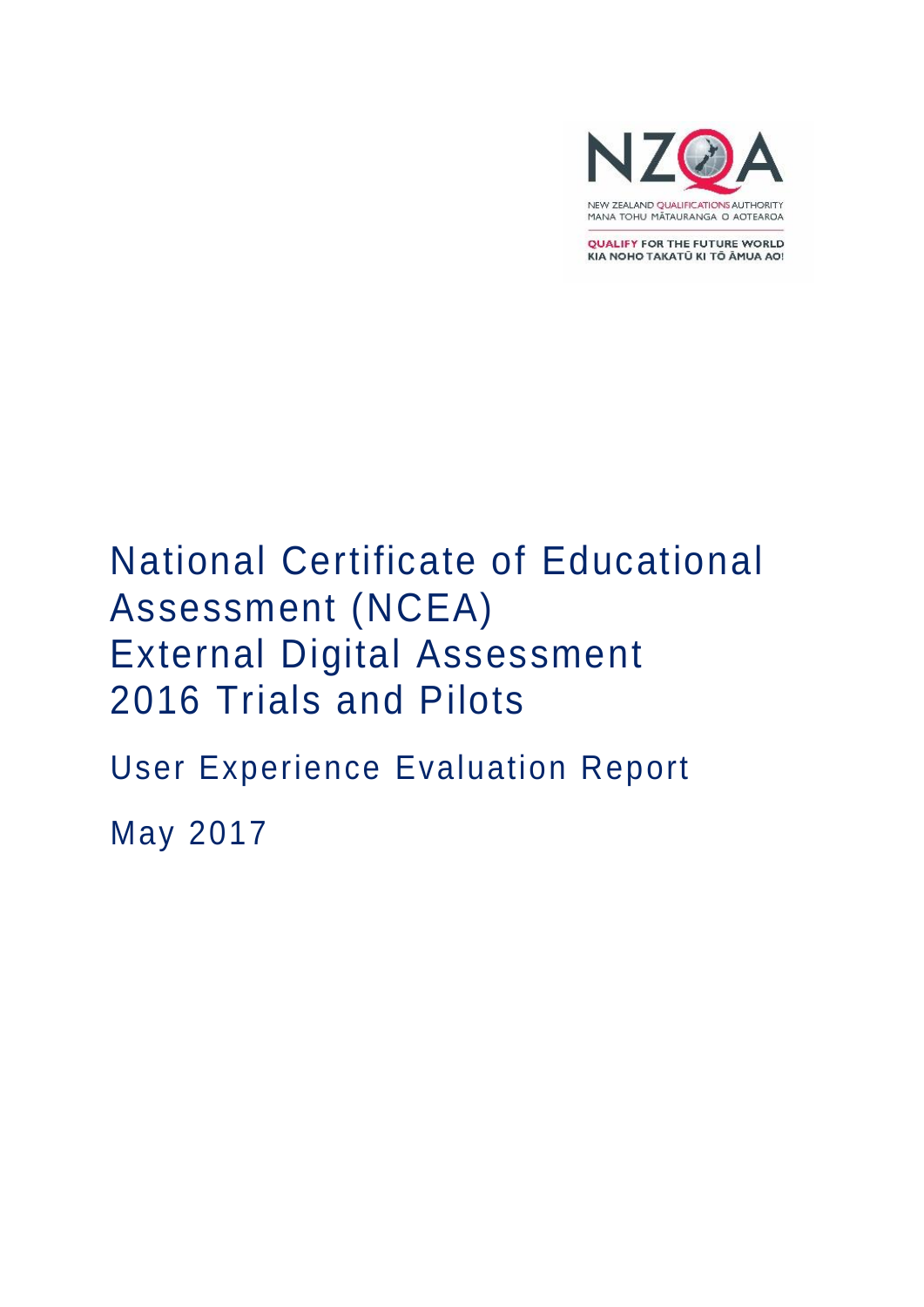# **CONTENTS**

| <b>GLOSSARY</b>                                                                                                                                                            | 3                                  |
|----------------------------------------------------------------------------------------------------------------------------------------------------------------------------|------------------------------------|
| <b>Executive Summary</b>                                                                                                                                                   | 4                                  |
| 2016 Digital Trials and Pilots                                                                                                                                             | 6                                  |
| Purpose of this document<br>Description<br><b>Assessments Trialled and Piloted</b><br>Scope reductions and challenges during 2016<br><b>Music Trial</b>                    | 6<br>6<br>$\overline{7}$<br>8<br>8 |
| <b>French Pilot</b>                                                                                                                                                        | 8                                  |
| Tahi                                                                                                                                                                       | 8                                  |
| <b>English Pilot</b>                                                                                                                                                       | 8                                  |
| <b>Special Assessment Conditions</b>                                                                                                                                       | 11                                 |
| Key demographics                                                                                                                                                           | 12                                 |
| <b>Participation in Trials</b><br>Participation in Pilots                                                                                                                  | 12<br>13                           |
| <b>Summary of Findings</b>                                                                                                                                                 | 15                                 |
| Student experience<br><b>English Pilot</b>                                                                                                                                 | 15<br>15                           |
| <b>Media Studies and Classical Studies Pilots</b>                                                                                                                          | 16                                 |
| <b>Digital Trials</b>                                                                                                                                                      | 17                                 |
| Teacher experience (Managing Trials)<br>Marker experience (Pilots)<br>Examination Centre Manager / supervisor experience (Pilots)<br>Psychometric analysis (English Pilot) | 19<br>19<br>20<br>22               |
| <b>Discussion</b>                                                                                                                                                          | 22                                 |
| Project investment objectives<br>Trial and evaluate critical elements                                                                                                      | 22<br>22                           |
| How to deliver                                                                                                                                                             | 23                                 |
| Identify operating model changes                                                                                                                                           | 23                                 |
| Understand support needed                                                                                                                                                  | 23                                 |
| Understand how learners interface                                                                                                                                          | 24                                 |
| Identify management and logistics benefits                                                                                                                                 | 24                                 |
| Understand how to transition and embed change                                                                                                                              | 24                                 |
| $\mathsf{Definition}$ on NZOA approach to working with school loaders, togehers and students $24$                                                                          |                                    |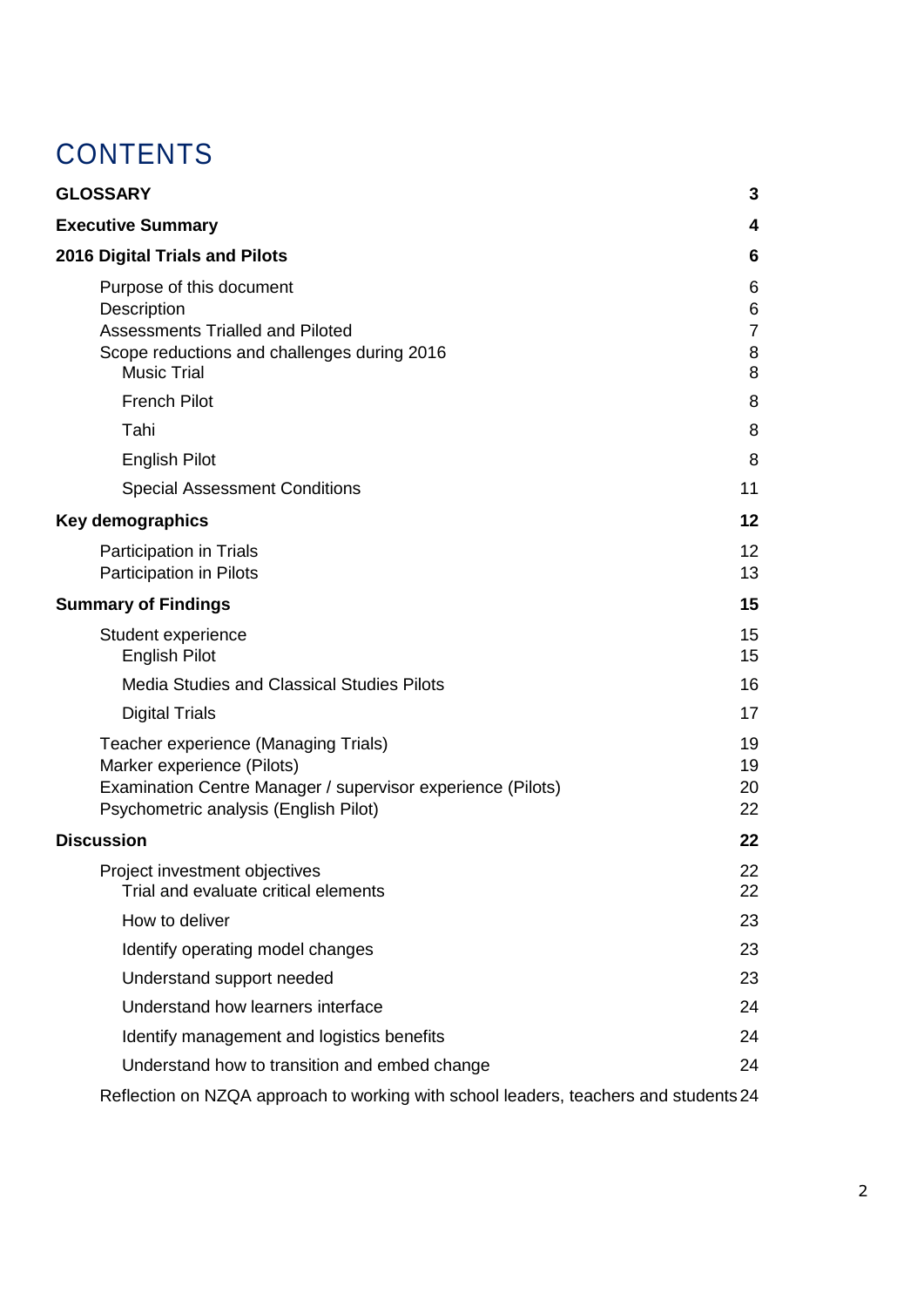# <span id="page-2-0"></span>GLOSSARY

| <b>API</b>           | <b>Application Programme Interface</b>                                                                                |
|----------------------|-----------------------------------------------------------------------------------------------------------------------|
| DAT                  | <b>Digital Assessment Transformation</b>                                                                              |
| eQA                  | NZQA qualifications information management system                                                                     |
| IAM                  | <b>Identity and Access Management</b>                                                                                 |
| <b>NCEA</b>          | National Certificate of Educational Achievement                                                                       |
| <b>NCEA Online</b>   | <b>NCEA Online: Transforming Assessment for Learners</b>                                                              |
| N4L                  | Network for Learning                                                                                                  |
| <b>NZQA</b>          | <b>New Zealand Qualifications Authority</b>                                                                           |
| 2016 Trials & Pilots | NCEA Digital Assessment: External Assessment Trials and Pilots<br>Project 2016                                        |
| <b>BYOD</b>          | Bring Your Own Device – school policy for student access to digital<br>devices (e.g. laptops, Chromebooks, iPads etc) |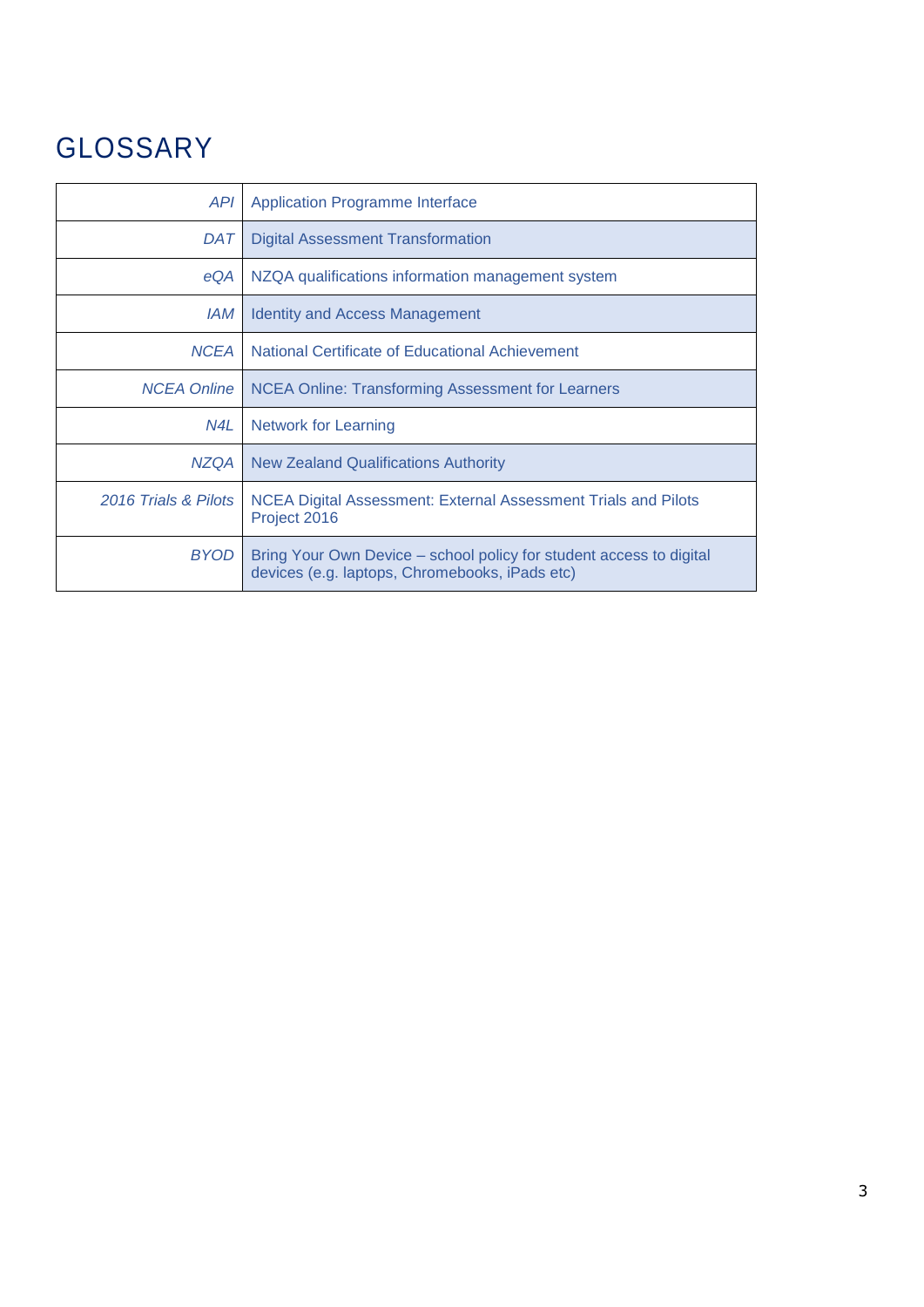# <span id="page-3-0"></span>Executive Summary

**.** 

Students in New Zealand are increasingly exposed to digital learning environments, which assessment needs to match. As part of NZQA's digital transformation, we are investigating technology-based methods of assessment, with the goal of having all examinations available online by 2020, where appropriate, and ensuring the necessary systems and processes are in place to support them. The multi-year NCEA Digital Trials and Pilots project is a key element of this work.

NZQA's intention has been to keep building our own understanding and work with the sector to understand what it will mean to be delivering digital assessments at scale and, potentially, anytime. In particular, NZQA is seeking to understand some of the critical success factors that will affect school uptake of digital assessment and successful outcomes for learners so they "Qualify for the Future World: Kia Noho Takatū Ki Tō Āmua Ao".

Each year we are increasing our knowledge base to facilitate the transition. Compared with the position after the 2015 Trials and Pilots, NZQA and the sector now have a richer understanding of how to successfully implement digital examinations. Evaluating and reporting on each year's Trials and Pilots enables NZQA to show how the lessons from the previous year have been factored in. For example, in 2016 we provided student access to familiarisation activities for the assessment software as a direct result of 2015 feedback.

The 2016 report also helps schools understand how NZQA worked with them to meet the challenges presented during the year. This enables schools to confidently make decisions about their involvement in the 2017 Trials and Pilots.

The 2016 findings are also directly influencing the 2017 Trials and Pilots. Examples include implementing new ways to understand in more detail the student and school by school experience of digital examinations. This confirms the value in supporting schools to participate in Trials and Pilots according to their individual circumstances. The work also confirms the value of undertaking psychometric analysis of results and the next steps to be taken to enhance that evaluation framework.

As part of the 2016 Digital Trials and Pilots project, feedback was sought from the students, teachers, markers and examination centre managers who participated in those Trials and Pilots. Their feedback, captured in this report, has been valuable in providing insight into their experience, and is already informing the next steps NZQA takes with digital assessment in collaboration with schools and the wider education sector.

The 2016 NCEA Level 1 Digital Trials and Pilots involved 100 unique schools and 4386<sup>1</sup> unique students. A total of 3039 <sup>2</sup> unique students and 72 unique schools took part in the Trials, and a total of 1563 unique students and 46 unique schools took part in the Pilots.

The ethnicity data show that students undertaking Trials were New Zealand European (59.4%), Asian (16.6 %), New Zealand Māori (13 %) and Pasifika (6.3%). The ethnicity data show that students undertaking Pilots were New Zealand European (63.9%), Asian (14.7%), New Zealand Māori (14.8%) and Pasifika (5.2%).

 $<sup>1</sup>$  Because students doing the Samoan and Spanish Trials were using a different system we are unable to identify</sup> uniqueness in relation to student participants in the other Trials and Pilots.

 $2$  As per the footnote above, because students doing the Samoan and Spanish Trials were using a different system we are unable to identify uniqueness in relation to student participants in the other Trials.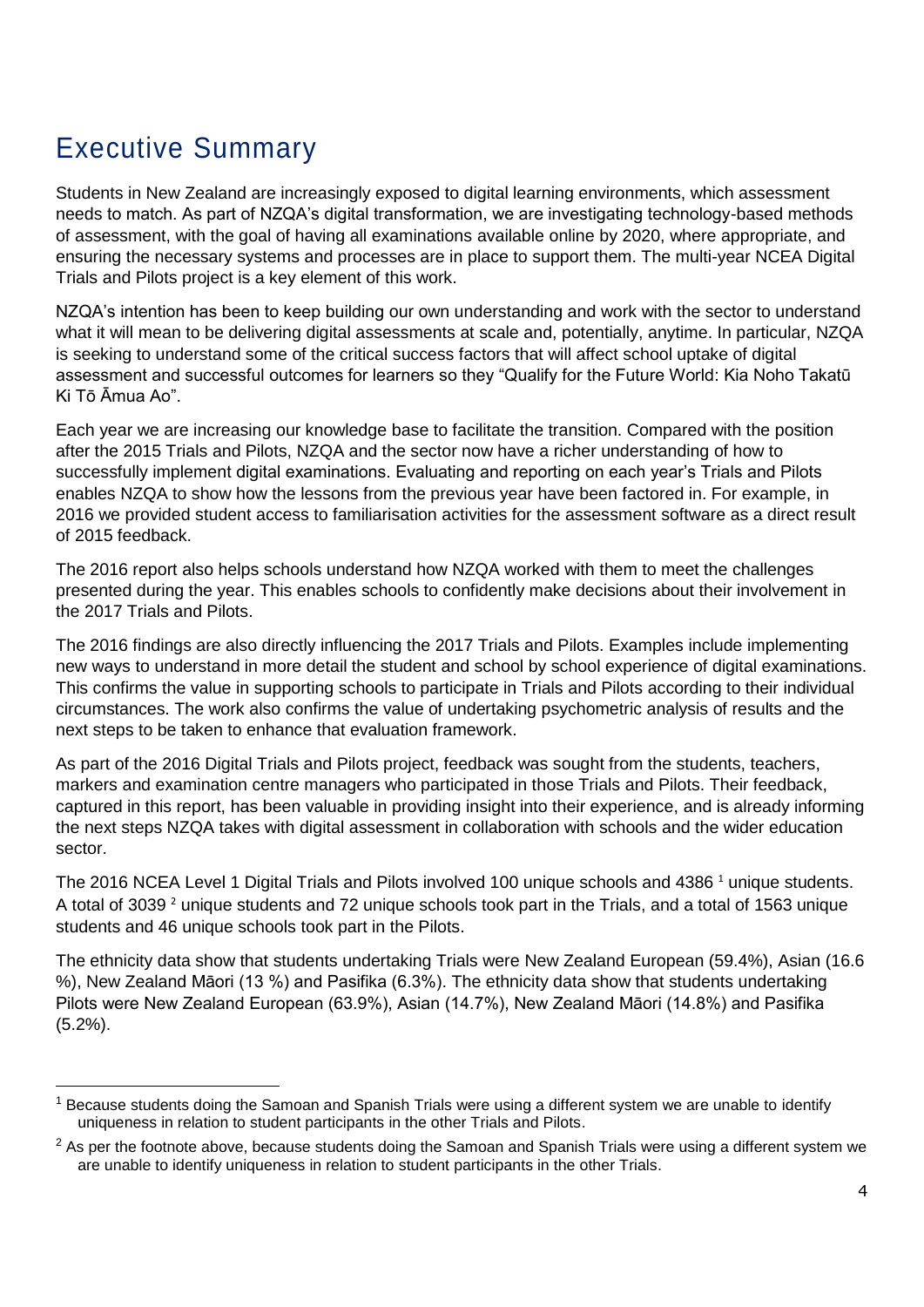Ten Trial subjects (where the results did not count towards NCEA) and three Pilot subjects (where the marks did count towards NCEA) were offered. The Trial subjects were Business Studies, Economics, Geography, History, Health, Physics, Samoan, Science, Spanish and Te Reo Rangatira. The Pilot subjects were English, Classical Studies and Media Studies.

A two-fold approach was taken for the user experience evaluation approach. First, NZQA surveyed participants – learners, teachers, Principals' Nominees, markers and Examination Centre Managers/supervisors. Second, NZQA engaged external experts to psychometrically analyse the student results from the Level 1 English Pilot.

The survey response rates were low, in some cases too low to draw valid conclusions. However, survey data has provided sufficient insight, corroborated by other interactions with the surveyed participants, for NZQA to enhance its approach in 2017 and the future.

The psychometric and statistical analysis was undertaken only for English in the 35 participating schools. The format of the digital and paper-based examinations was identical in all respects apart from the medium. The performance of the students who took the digital English examination was compared to the performance of the students who took the paper-based examination in the 35 participating schools.

There was no evidence of disadvantage to those students who undertook the examination in a digital medium. There were some differences in the results distributions for the group of students who took the digital English examination compared to the group who took the paper-based English examination, in favour of the digital group of students. This is most likely due to more able students opting for the digital examination.

The relationship between performance in internal and external assessment for English was not affected by whether the assessment was in digital or paper format.

Some students undertaking the English Pilot experienced issues with the authenticity software implemented to prevent cheating. This was because the software was more sensitive than expected to the multiplicity of devices being used and the background processing on these devices, resulting in some students being locked out. A significant proportion of these effects were experienced between the time the student logged on and when they were issued the code to commence the examination, rather than during the examination itself. Approximately one third of students did not receive a warning and were not locked out. Well over half the students received a warning but were not locked out. NZQA made limited changes to the software to improve the experience of students undertaking the subsequent Classical Studies and Media Studies Pilots. NZQA also visited the remaining Pilot schools to provide support in advance of those Pilots for examination set-up and management.

The *Trial – Pilot – Review, co-design with the sector, opt in model* for digital assessment transformation, and the ongoing work to understand the variety of user experiences, will continue to be a major influence on the next steps.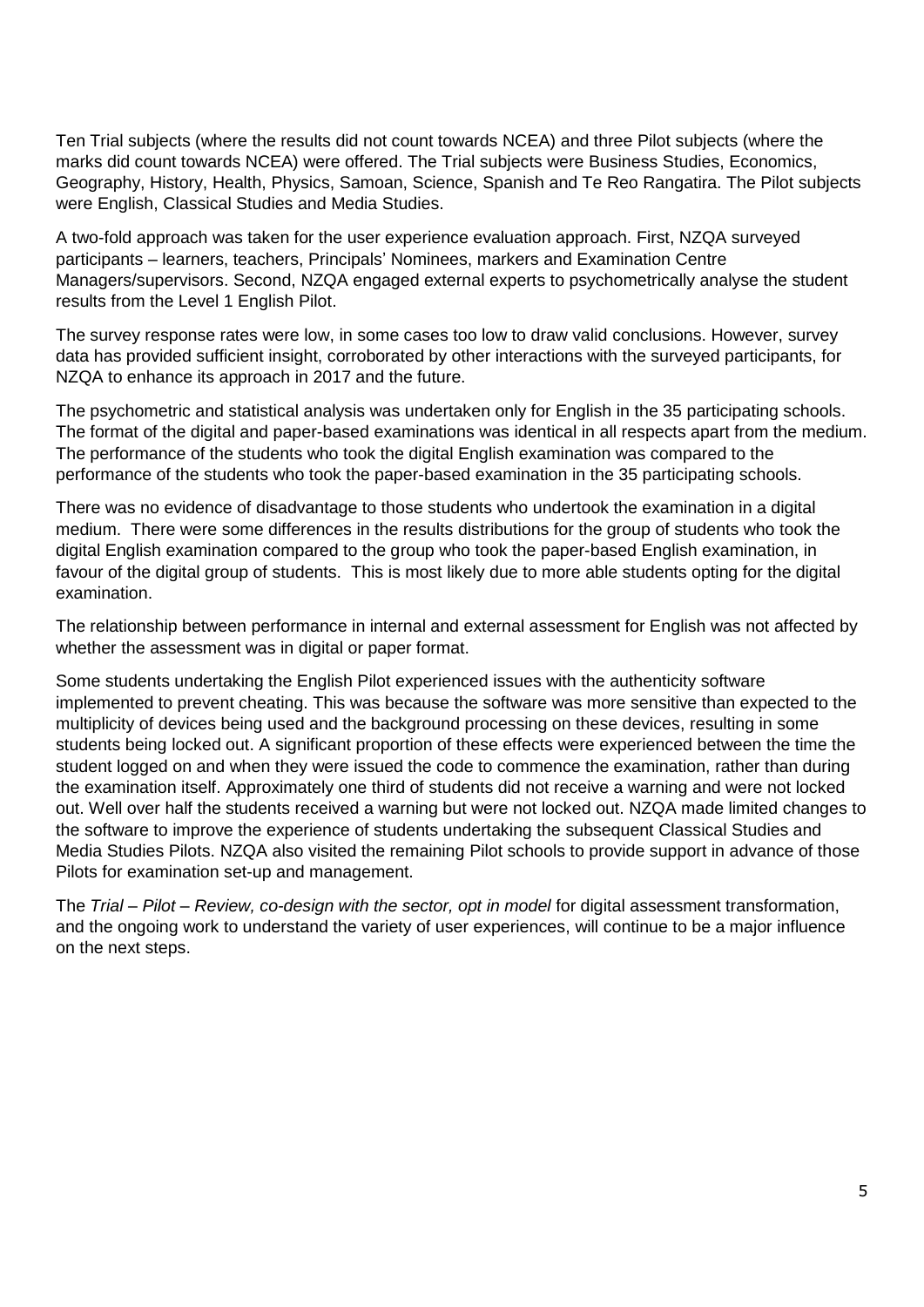# <span id="page-5-0"></span>2016 Digital Trials and Pilots

# <span id="page-5-1"></span>Purpose of this document

This document outlines the major user experience evaluation findings arising from surveys of participants in the 2016 NCEA Level 1 Digital Trials and Pilots. The participants are learners, teachers, Principals' Nominees, markers and Examination Centre Managers. The document also outlines the findings from the psychometric evaluation of the results from the Level 1 English Pilot. Psychometric analysis for other Pilot subjects is not included because of the limited sample size.

# <span id="page-5-2"></span>**Description**

**.** 

The 2016 Trials & Pilots project was built upon the learning from the 2014 and 2015<sup>3</sup> Digital External Assessment Prototypes Projects. It aimed to test the end-to-end examination cycle, to introduce capabilities into Trial assessments that were available only in a digital mode, and to offer all externally examined standards for the Trialled or Piloted subjects, rather than individual standards.

NZQA's intention has been to keep building our own understanding and work with the sector to understand what it will mean to be delivering digital assessments at scale and, potentially, anytime. NZQA's goal is to have all NCEA examinations available online, where appropriate, by 2020. In working towards achieving that goal, NZQA is seeking to understand some of the critical success factors that will affect school uptake of digital assessment and successful outcomes for learners.

The development and robustness needed for external assessments requires that testing must go through different levels to ensure the digital assessments offered meet strict criteria before progressing to the next stage. These testing stages, as they were conceived of in 2015 and early 2016, are outlined below:

| <b>Testing</b><br>stage | <b>Description</b>                                                                                                                                                                                                                                                                                                                                                                                                                                                                                                             |
|-------------------------|--------------------------------------------------------------------------------------------------------------------------------------------------------------------------------------------------------------------------------------------------------------------------------------------------------------------------------------------------------------------------------------------------------------------------------------------------------------------------------------------------------------------------------|
| <b>Trial</b>            | Designed for schools to use as practice assessments, and will be marked by teachers. Student<br>results will not count towards NCEA, but they can be used as evidence towards a derived grade<br>if needed.                                                                                                                                                                                                                                                                                                                    |
| <b>Pilot</b>            | Designed to be used in place of the paper-based assessments. All Pilots will have sample<br>assessments developed to provide learners and teachers with an idea as to the "look and feel" of<br>a digital assessment. Schools/students will opt into the Pilot and some subjects may be used<br>with a selected number of schools <sup>4</sup> . Assessments will be marked by NZQA markers and results<br>will count towards NCEA. The rigour of paper-based assessments will be consistent in these<br>digital examinations. |
| Actual <sup>5</sup>     | Designed to be used in place of assessments for all candidates, and the results will count<br>towards NCEA. Assessments will be marked by NZQA markers. The rigour of paper-based<br>assessments will be consistent in these digital examinations.                                                                                                                                                                                                                                                                             |

<sup>&</sup>lt;sup>3</sup> For the evaluation of the 2015 project see [http://www.nzqa.govt.nz/assets/About-us/Future-State/DEAP-Summary-](http://www.nzqa.govt.nz/assets/About-us/Future-State/DEAP-Summary-Report.pdf)[Report.pdf](http://www.nzqa.govt.nz/assets/About-us/Future-State/DEAP-Summary-Report.pdf)

 $4$  At this stage there has been no focus on having some subjects being undertaken by some schools.

<sup>&</sup>lt;sup>5</sup> So far, this definition has not been actively used, and may be unnecessary, depending on the transition approach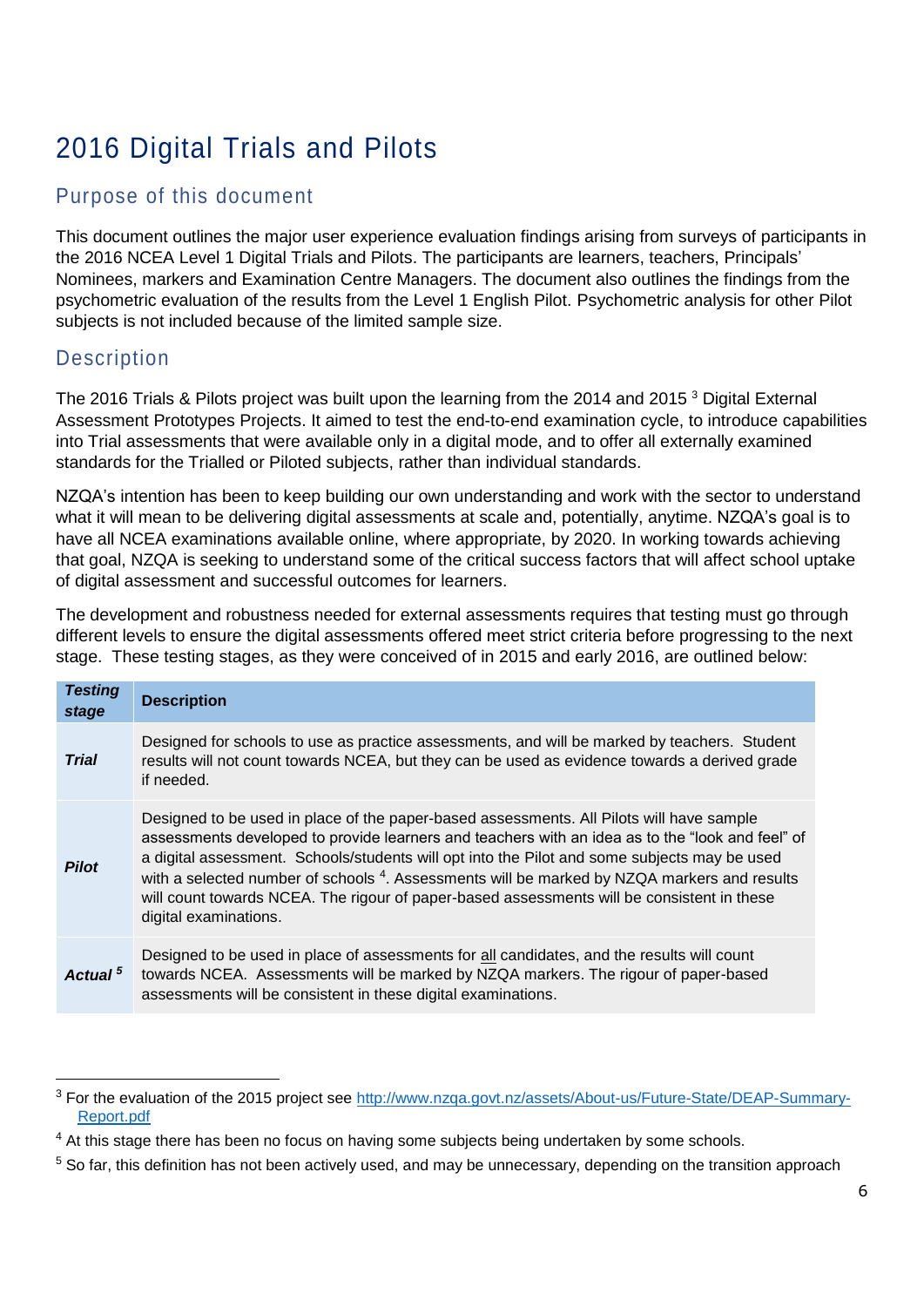# <span id="page-6-0"></span>Assessments Trialled and Piloted

In 2016 Level 1 Trials and Pilots were run with subsets of the respective cohorts. The Pilot subjects were selected for two reasons:

- English, Media Studies and Classical Studies could make a simple transition from paper to digital
- French was successfully trialled as part of the 2015 Digital External Assessment Project.

The trial subjects were selected to try and provide a range of assessment types – short answer, paragraph, some equations (Physics and Science) languages, the use of stimulus material, and two subjects (Geography and Economics) that utilise other forms of presenting student evidence that is not text based. The objective was to see how these assessment types work in a digital context and what the issues may be.

The initial scope of the NCEA subjects applied to the 2016 Trials and Pilots is outlined below.

| <b>Testing stage</b> | <b>Subject</b>                                                          |                                                        |                                                     |
|----------------------|-------------------------------------------------------------------------|--------------------------------------------------------|-----------------------------------------------------|
| <b>Trial</b>         | <b>Business Studies</b><br>Economics<br>• Geography<br>$\bullet$ Health | $\bullet$ Music<br>• Physics<br>• Science<br>• History | $\bullet$ Samoan<br>• Spanish<br>• Te Reo Rangatira |
| <b>Pilot</b>         | <b>Classical Studies</b><br>English<br>$\bullet$                        | $\bullet$ French<br>• Media Studies                    |                                                     |
| <b>Actual</b>        | None in 2016                                                            |                                                        |                                                     |

The approach to the Trials and Pilots included that:

• all Trials and Pilots would be at Level 1

1

- the Trial subjects were to provide NZQA with an opportunity to introduce some innovative digital assessment methods ("Augmentation" <sup>6</sup>, such as "drag and drop", "dynamic graphing") without disadvantaging students
- the Pilot subjects were to be digitised versions of the paper-based examination ("Substitution")
- all assessments were to meet the requirements of the standard, and therefore be usable (e.g. for derived grades in the case of the Trials) and comparable to the paper-based examination, in the case of the Pilots
- psychometric analysis of the learner results from the digital Pilots was to be undertaken to understand their validity and level of comparability with the learner results from the paper-based examinations
- the Trials were to be available for two two-week periods in late Term 3 and early Term 4, whereas the Pilots were to be undertaken at exactly the same time as the paper-based examinations
- familiarisation exercises (for Trials) and sample assessments (for Pilots) were to be made available for learners and teachers to experience key elements of the digital experience prior to undertaking Trials or Pilots
- technical readiness assessment tools and minimum recommended specifications for digital devices were also to be made available for schools to better understand the technical environment that would best support their learners

 $6$  As per the SAMR model by Dr Reuben Puentedura, e.g. <http://hippasus.com/rrpweblog/archives/2014/01/15/SAMRABriefContextualizedIntroduction.pdf>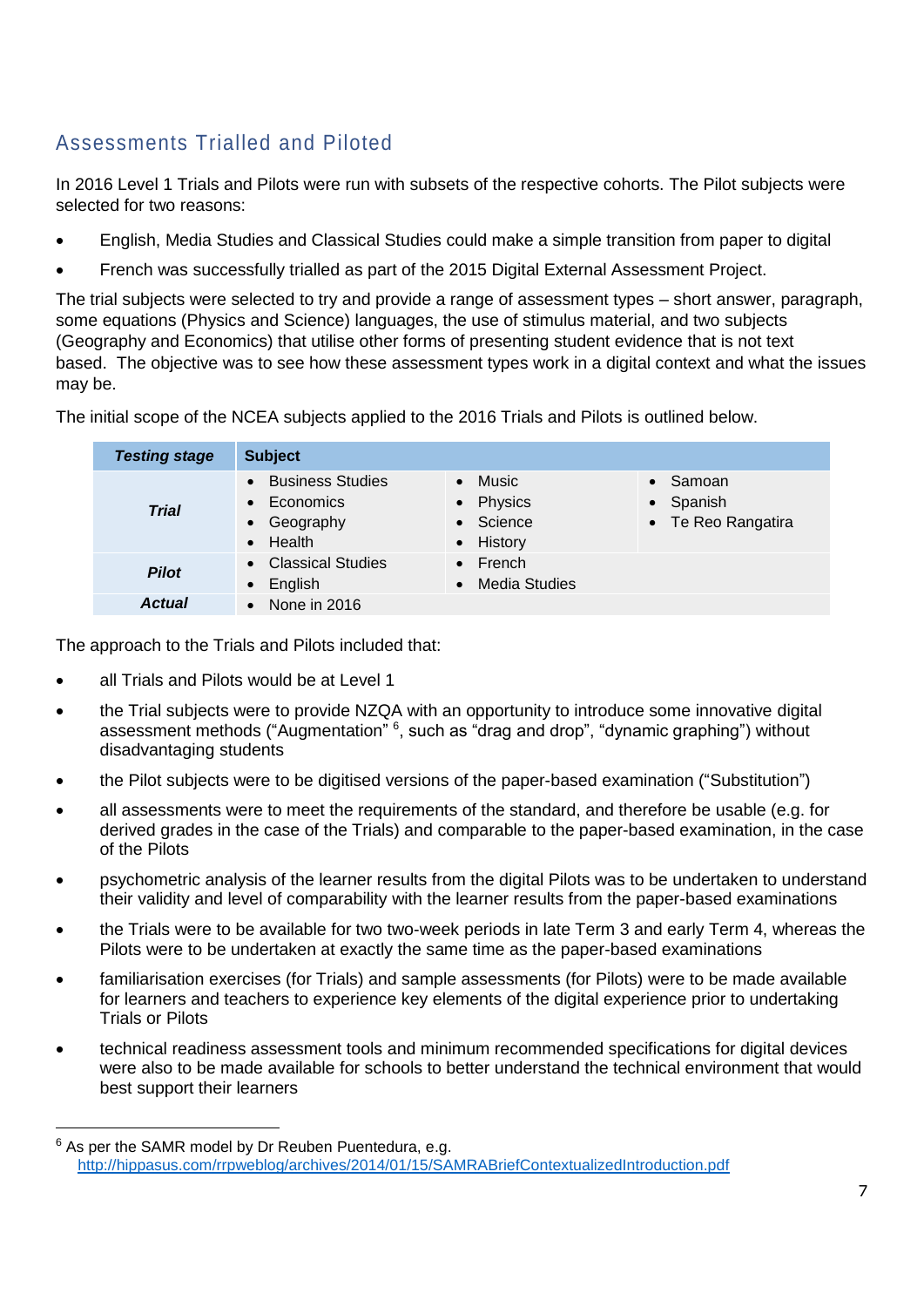- deeper insight and understanding from learners and teachers about the proposed digital assessments was to be sought through closer relationships with four kura and six focus group schools
- students would have online access to their marked scripts.

All elements of the approach above were put in place as intended.

A programme of relationship building and co-design with students and key teachers from six Englishmedium focus group schools and four Māori medium kura provided NZQA with early insights into the student experience that was likely to be required of the digital Trials and Pilots. Overall, students were excited in advance of the digital assessments. NZQA guaranteeing the authenticity of the examination (the right student undertaking the right examination under examination conditions, i.e. no cheating) was among the first few issues raised consistently by students, along with needing assurance about network and device reliability so that the digital experience did not disadvantage them. The students also provided insights into various usability features, though diverse views were expressed about the same design elements.

# <span id="page-7-0"></span>Scope reductions and challenges during 2016

#### <span id="page-7-1"></span>*Music Trial*

After some consideration of the match between the assessment software solutions chosen for the Trials and Pilots, the externally examined Music standards were taken out of scope for the Trials. This was because the types of assessment that would have been useful to include in the Trial were not possible to achieve in the time available to configure the software. The decision not to include a Music Trial was taken in March 2016.

#### <span id="page-7-2"></span>*French Pilot*

In October 2016, after the Spanish Trial was observed in one school, and after other Pilot preparation testing was carried out in other schools, NZQA decided to withdraw the French Pilot. This was because we could not guarantee a consistent user experience with the wide range of browsers and devices expected to be in use by learners. The issues were specific to language examinations and options for managing them for each student device were logistically untenable at the time and potentially unreliable.

#### <span id="page-7-3"></span>*Tahi*

The intention was to use Network for Learning's *Tahi* identity and access management solution to demonstrate that a digital assessment solution could interface successfully with a sector identity and access management solution. This intention was met, to the extent that it was used by one school successfully for the Media Studies Pilot. It was feasible to use it for the Pilot examination because the Pilot was turned on once for a known cohort of students and then turned off. In contrast, to give schools flexibility to use the Trial examinations at any time within the two two-week windows in September / October, it was not easy to implement *Tahi* in this context. This was not a reflection of the *Tahi* tool, but of the way in which NZQA chose to set up the Trials administration to better support schools' own management of the Trials.

### <span id="page-7-4"></span>*English Pilot*

The English Pilot worked well for approximately half the candidates, but the authenticity (anti-breach) software, which was designed to ensure students stayed in the examination, was more sensitive than expected due to the multiplicity of devices and background processing on these devices. The authenticity software had the ability to detect if students moved away from the examination and alerted them to return with a pop up warning. If students did not respond to the pop up warning within a specific timeframe they were locked out and needed a supervisor to unlock them. The sensitivity of the software was such that students may not have explicitly lost focus on the examination before the software was activated. The figures below show the level of instigations of the authenticity software and the associated lockouts (where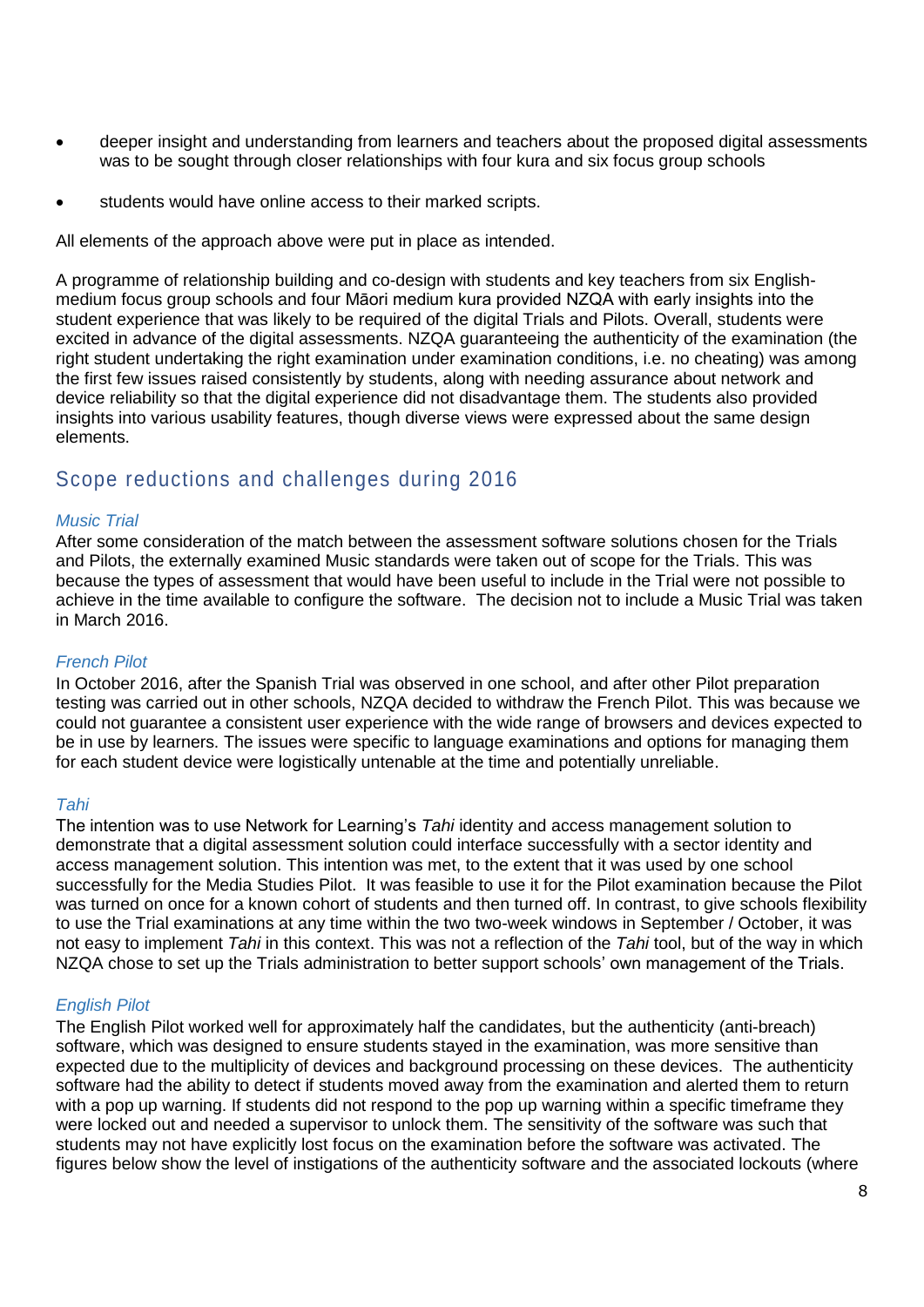they occurred) for the English Pilot. Figures 1 and 2 show the instigation of the authenticity software during the whole examination period (from the time the students entered the assessment software) and the timed period of the actual examination respectively. If a student noticed the warning received they could immediately return to the examination software without getting locked out.



Figure 1: Instigations of the authenticity software *before and during* the examination

Figure 1 shows that approximately 350 students had one instigation of the authenticity software; approximately 240 had two instigations; just under 150 students had three instigations, and so on, from the time they were set up to commence the digital examination. The numbers of students are not to be added together; rather, a student who experienced three instigations also experienced one and two.



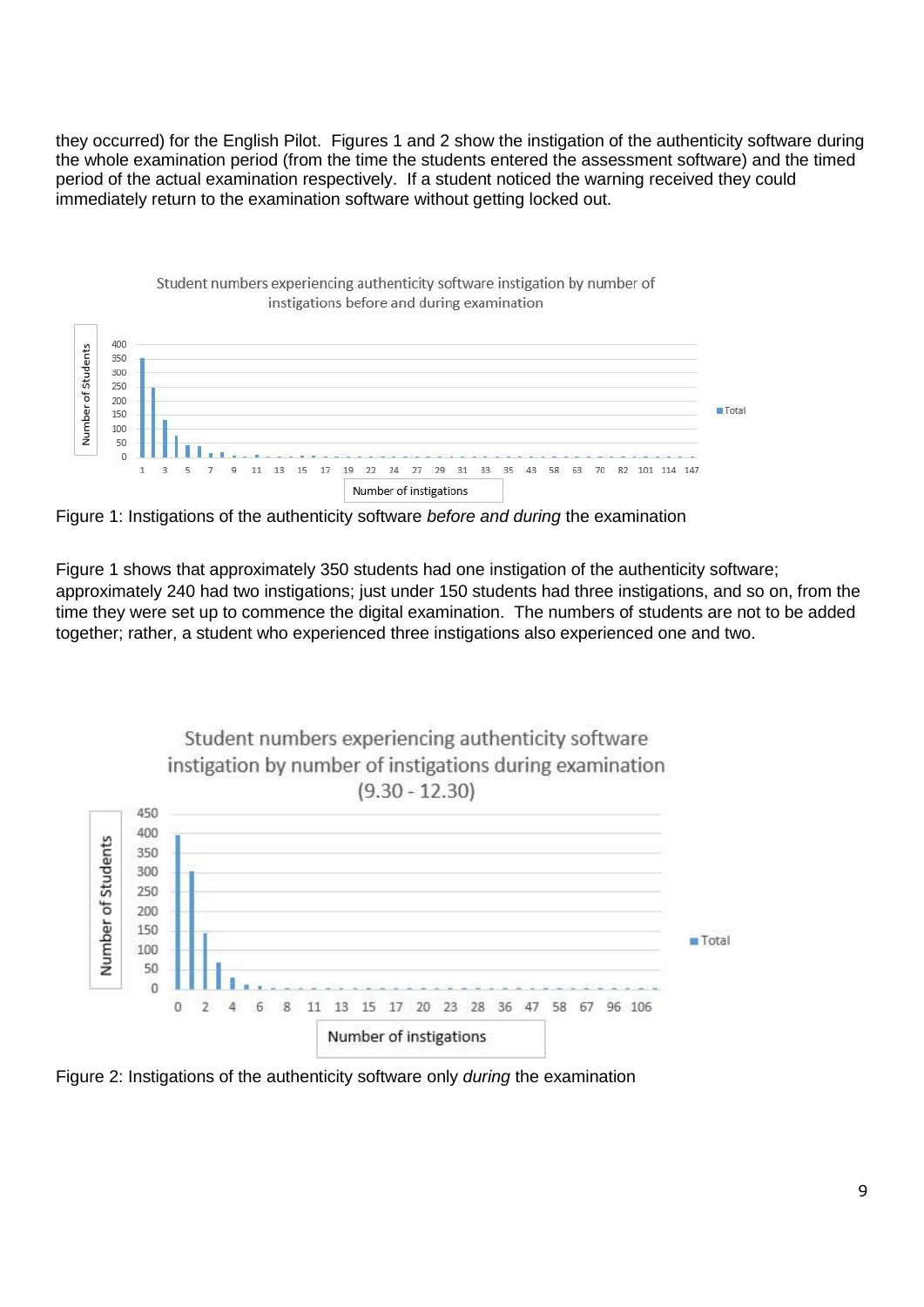Figure 2 shows that 400 students experienced no instigations of the authenticity software during the examination; approximately 300 experienced one instigation, and so on. Those students who were set up and ready to enter the examination code were more likely to experience the authenticity software early.

Around half the students experienced one or more lock outs. A lock out occurred if the student who had received a warning from the authenticity software did not confirm within 5 seconds that they wished to return to the examination software. A software error prevented Examination Centre Managers and supervisors from being able to immediately unlock the students and the (planned for) NZQA telephone support was activated to assist with unlocking the students' examinations.

Figures 3 and 4 below show how the lockouts were experienced before and during the examination respectively.



Figure 3: Lockouts by the authenticity software *before and during* the examination

Figure 3 shows that just over 550 students were not locked out at all, either before or during the examination. It also shows that approximately 350 were locked out once, approximately 75 twice, and so on.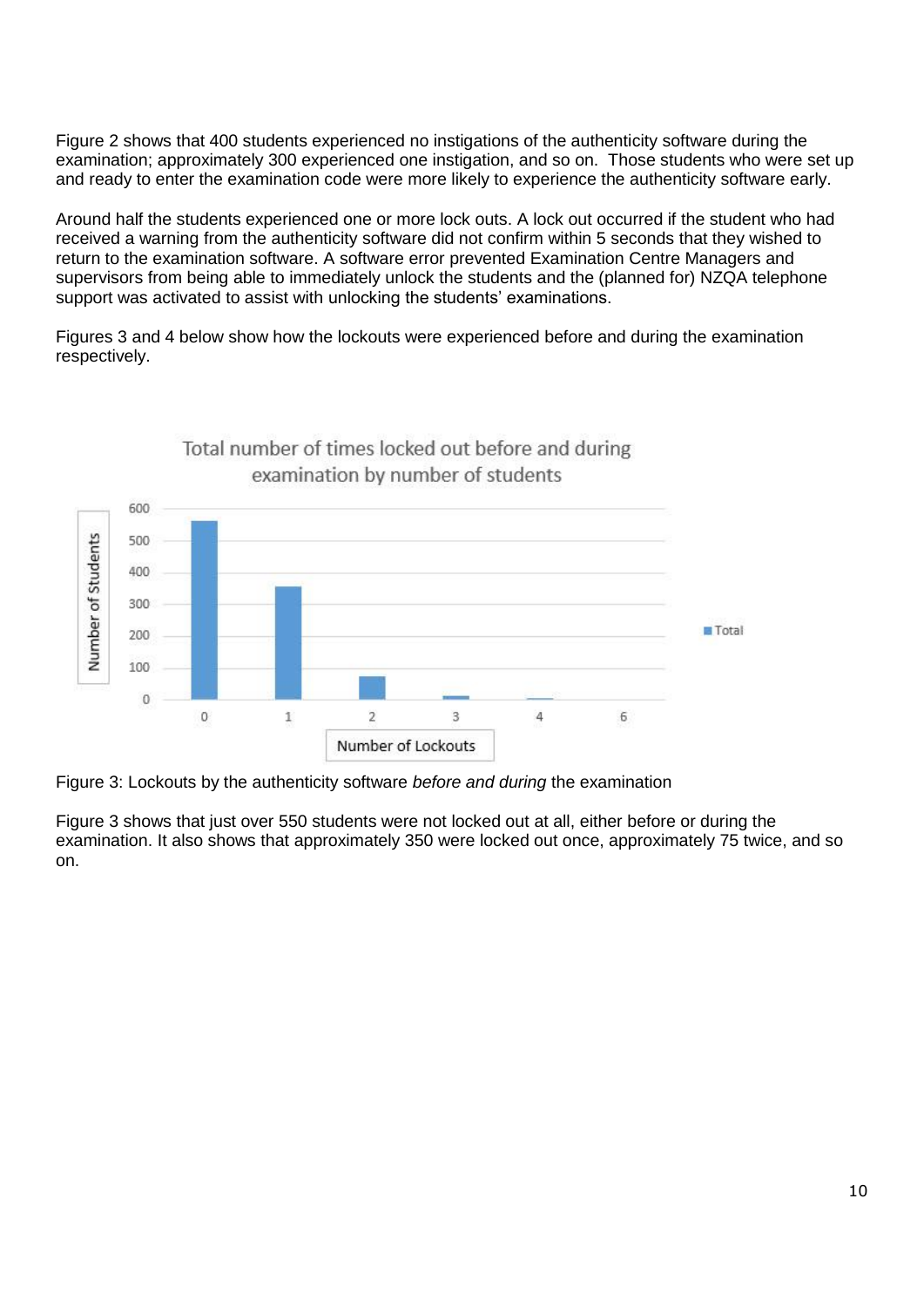

Figure 4: Lockouts by the authenticity software only *during* the examination

Figure 4 shows that almost 800 students were not locked out at all during the examination. It also shows that approximately 200 were locked out once, and around 30 students twice, and so on.

Of the approximately 1400 students who commenced the examination digitally, almost 400 reverted to the paper version which had been planned for as a contingency. Examination Centre Managers applied their usual procedures for managing disruptions to the students' examination.

After the examination, NZQA appreciated the opportunity to discuss the issue of the English Pilot with Pilot school principals or Principals' Nominees. Before the Media Studies and Classical Studies Pilots were held NZQA staff visited the relevant schools and, with updated software for unlocking the students and a walkthrough of the logistics, their experience was significantly better.

Although the number of instigations of the authenticity software was in excess of NZQA's expectations, our analysis of students' online activity before or during the digital examination does not indicate any actual breaches of examination conditions by students.

# <span id="page-10-0"></span>*Special Assessment Conditions*

When Expressions of Interest to participate in the 2016 Trials and Pilots were sought there was a high degree of interest from schools with Special Assessment Conditions students. This reduced significantly when we clarified that a spellcheck facility would not be made available, as this had the effect of reducing the conditions that some Special Assessment Conditions students already had when using computers for examinations. Spellcheck will be offered for some Trials and all Pilots in 2017. Text to speech is under consideration and we are considering trialling strategies for visually impaired and/or blind students.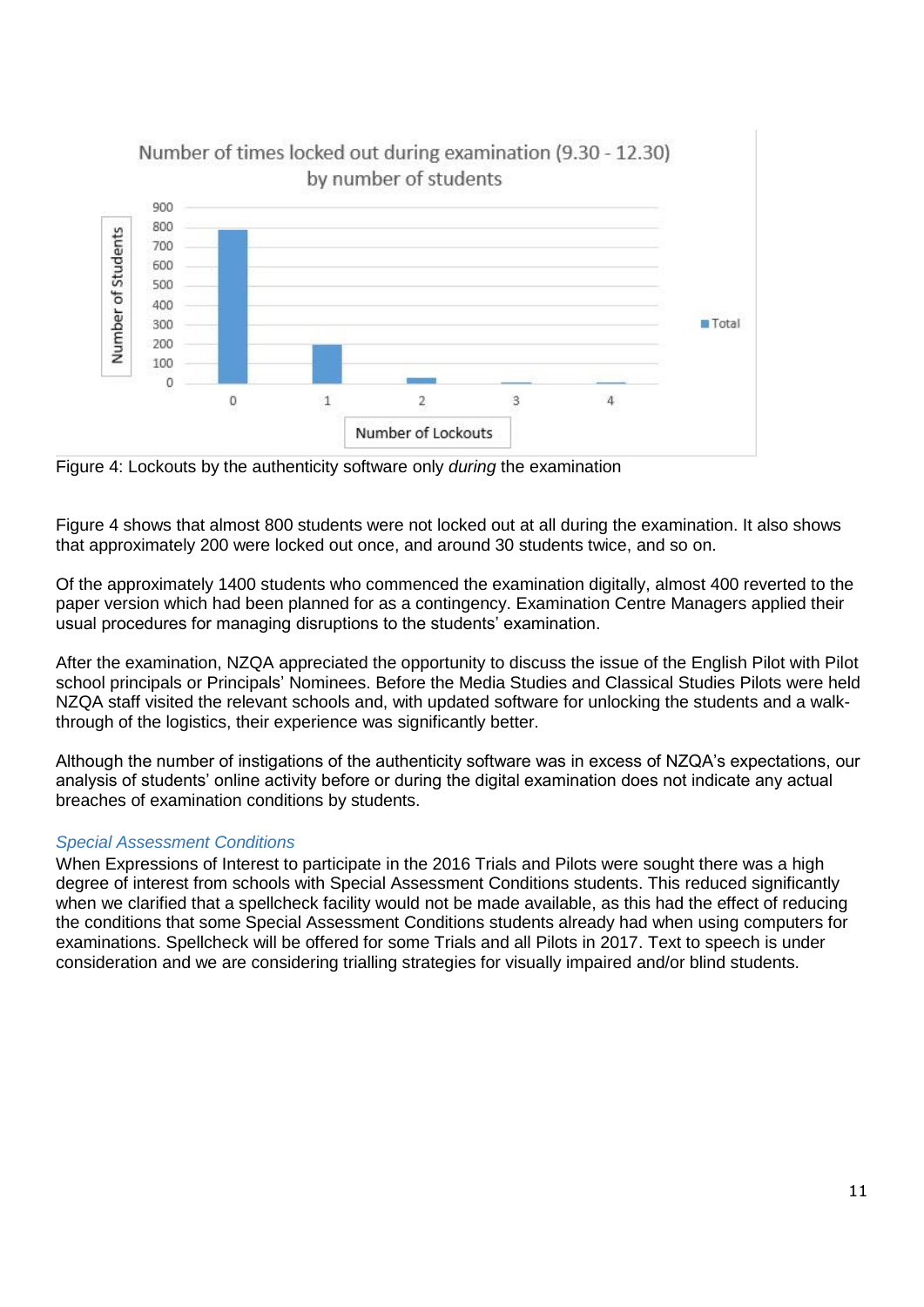# <span id="page-11-0"></span>**Key demographics**

Number of unique schools in Trials and Pilots: **100**

Number of unique students in Trials and Pilots: **4386 <sup>7</sup>**

<span id="page-11-1"></span>Participation in Trials

**.** 

Candidate entries: **4086** Number of unique students: **3039 <sup>8</sup>** School entries: **137** schools Number of unique schools: **72**

## Table 1: Participation in **Trials** by **Subject**

|                         | <b>Number of</b><br><b>Candidates</b> | <b>Number of Schools</b> |
|-------------------------|---------------------------------------|--------------------------|
| <b>Trials</b>           |                                       |                          |
| Economics               | 576                                   | 22                       |
| <b>Business Studies</b> | 203                                   | 6                        |
| History                 | 550                                   | 21                       |
| Health                  | 207                                   | 7                        |
| Geography               | 687                                   | 20                       |
| Science                 | 1373                                  | 33                       |
| Physics                 | 71                                    | 4                        |
| Te Reo Rangatira        | 43                                    | 5                        |
| Spanish                 | 309                                   | 16                       |
| Samoan                  | 67                                    | 3                        |
| <b>Total</b>            | 4086                                  | 137                      |

<sup>&</sup>lt;sup>7</sup> Because students doing the Samoan and Spanish Trials were using a different system we are unable to identify uniqueness in relation to student participants in the other Trials and Pilots.

<sup>&</sup>lt;sup>8</sup> As per the footnote above, because students doing the Samoan and Spanish Trials were using a different system we are unable to identify uniqueness in relation to student participants in the other Trials.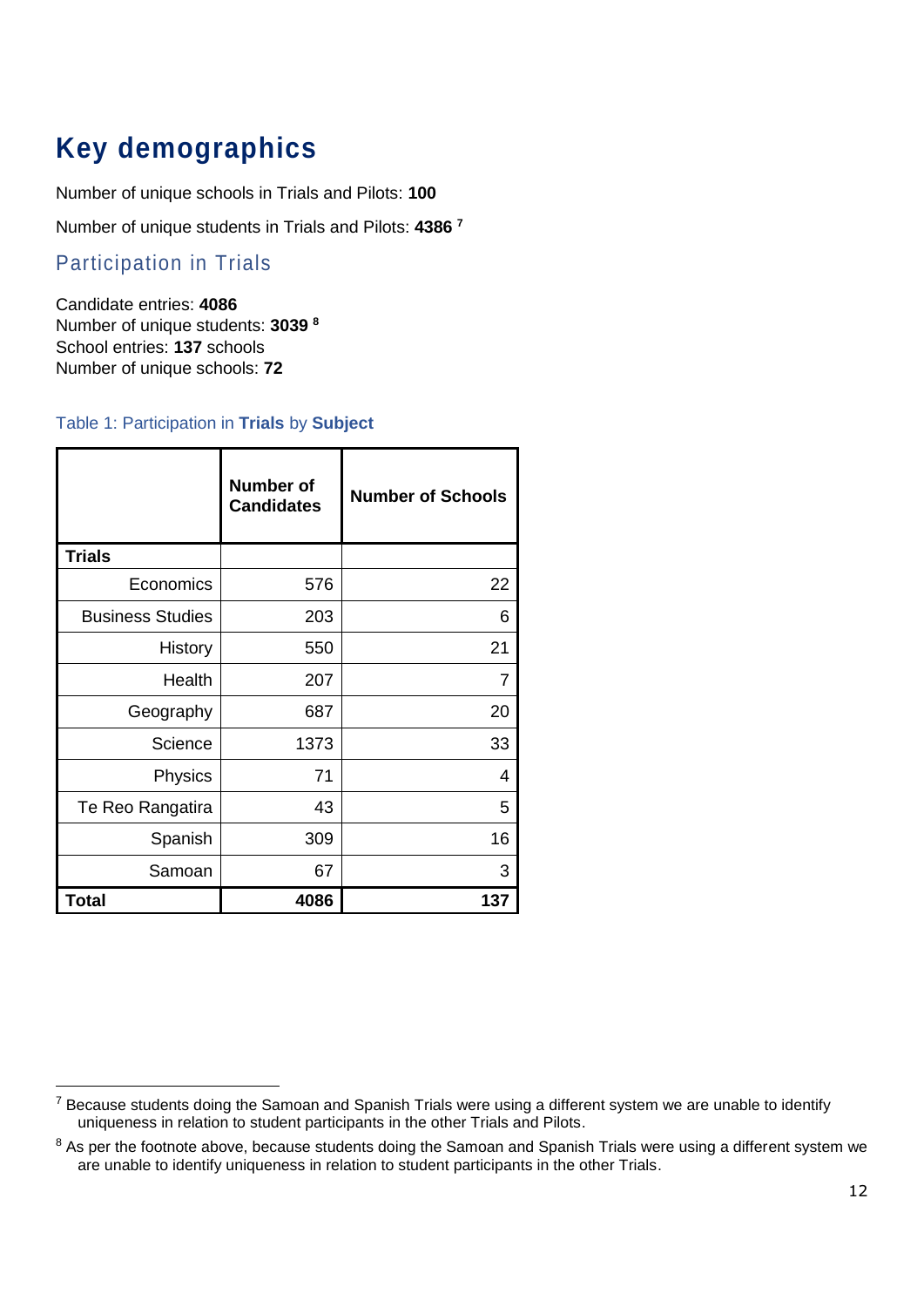## Table 2: Participation in **Trials** by **Decile**

| Deciles                   | School    | School                            | School         | School | School    | School  | School  | School              | School  | School         |
|---------------------------|-----------|-----------------------------------|----------------|--------|-----------|---------|---------|---------------------|---------|----------------|
|                           | Economics | <b>Business</b><br><b>Studies</b> | History        | Health | Geography | Science | Physics | Te Reo<br>Rangatira | Spanish | Samoan         |
| Low<br>Decile<br>$1 - 3$  |           |                                   | 4              | 2      | 1         | 6       |         | 5                   | 2       | $\overline{2}$ |
| Mid<br>Decile<br>$4 - 7$  | 8         |                                   | 10             |        | 7         | 15      |         |                     | 2       |                |
| High<br>Decile<br>8-10,99 | 13        | 6                                 | $\overline{ }$ | 4      | 12        | 12      | 3       |                     | 12      |                |

# Table 3: Participation in **Trials** by **Ethnicity** (unique students, ethnicity data from National Student Index)

| Ethnicity         | <b>Students</b> |       |
|-------------------|-----------------|-------|
| NZ Maori          | 395             | 13.0% |
| Asian             | 503             | 16.6% |
| NZ European       | 1805            | 59.4% |
| Pasifika          | 191             | 6.3%  |
| Other/Unspecified |                 |       |
| Ethnicity         | 107             | 3.5%  |
| <b>NOT FOUND</b>  | 37              | 1%    |
| Total             | 3038            | 100%  |

# <span id="page-12-0"></span>Participation in Pilots

Candidate entries: **1698** Number of unique students: **1563** School entries: **53** Number of unique schools: **46**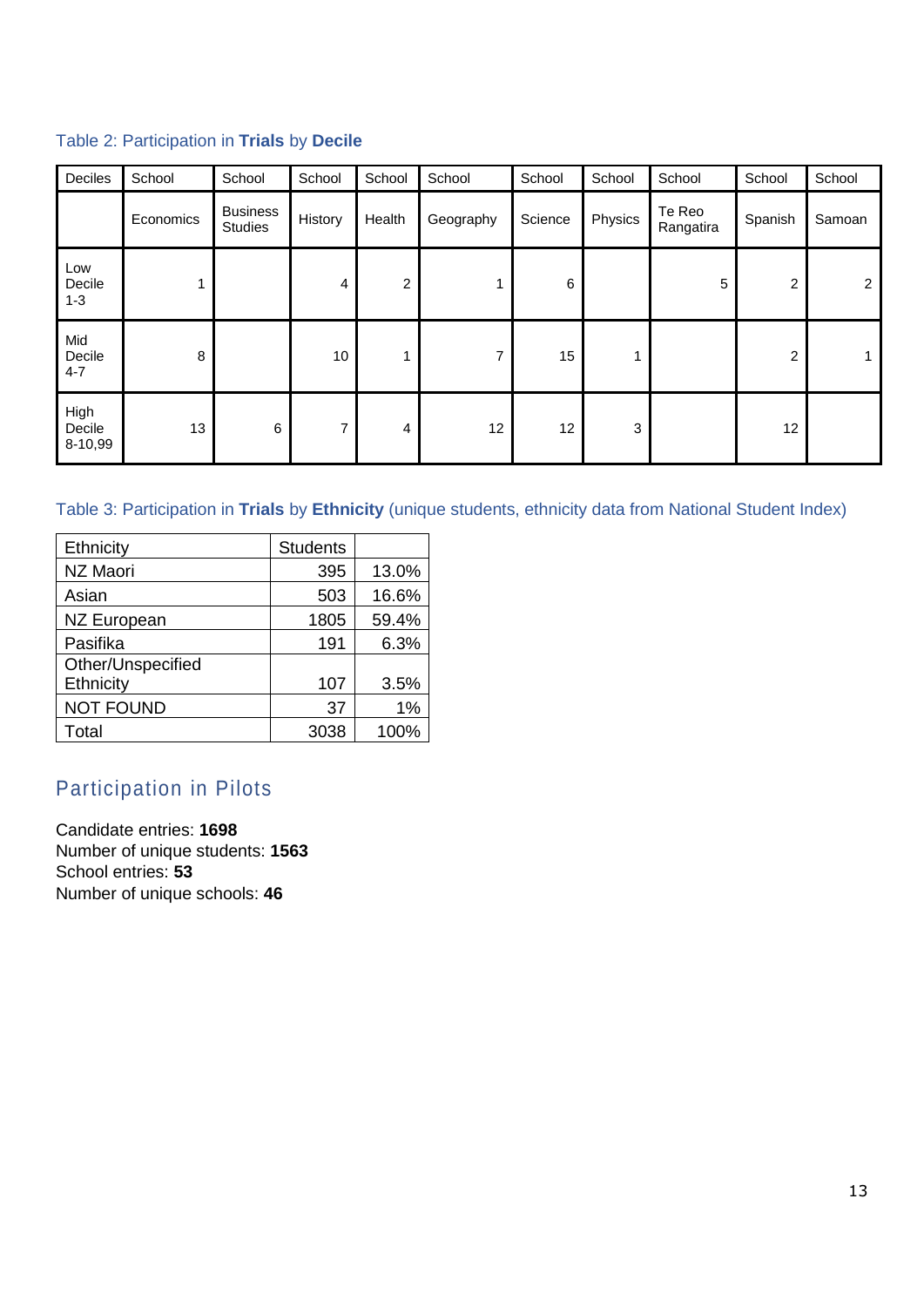# Table 4: Participation in **Pilots** by **Subject**

|                             | Number of<br><b>Candidates</b> | <b>Number of</b><br><b>Schools</b> |
|-----------------------------|--------------------------------|------------------------------------|
| <b>Pilots</b>               |                                |                                    |
| English                     | 1393                           | 35                                 |
| Media<br><b>Studies</b>     | 234                            | 13                                 |
| Classical<br><b>Studies</b> | 71                             | 5                                  |
| Total                       | 1698                           | 53                                 |

## Table 5: Participation in **Pilots** by **Decile**

| Deciles                       | School  | School                  | School                      |
|-------------------------------|---------|-------------------------|-----------------------------|
|                               | English | Media<br><b>Studies</b> | Classical<br><b>Studies</b> |
| Low<br>Decile<br>$1 - 3$      | 6       | $\overline{2}$          |                             |
| Mid<br>Decile<br>$4 - 7$      | 14      | 3                       |                             |
| High<br>Decile<br>8-<br>10,99 | 15      | 8                       | 4                           |

Table 6: Participation by in **Pilots** by **Ethnicity** (unique students, ethnicity data from National Student Index)

| NZ Maori          | 232  | 14.8%  |
|-------------------|------|--------|
| Pasifika          | 82   | 5.2%   |
| Asian             | 229  | 14.7%  |
| NZ European       | 999  | 63.9%  |
| Other/Unspecified |      |        |
| Ethnicity         | 21   | 1.3%   |
|                   | 1563 | 100.0% |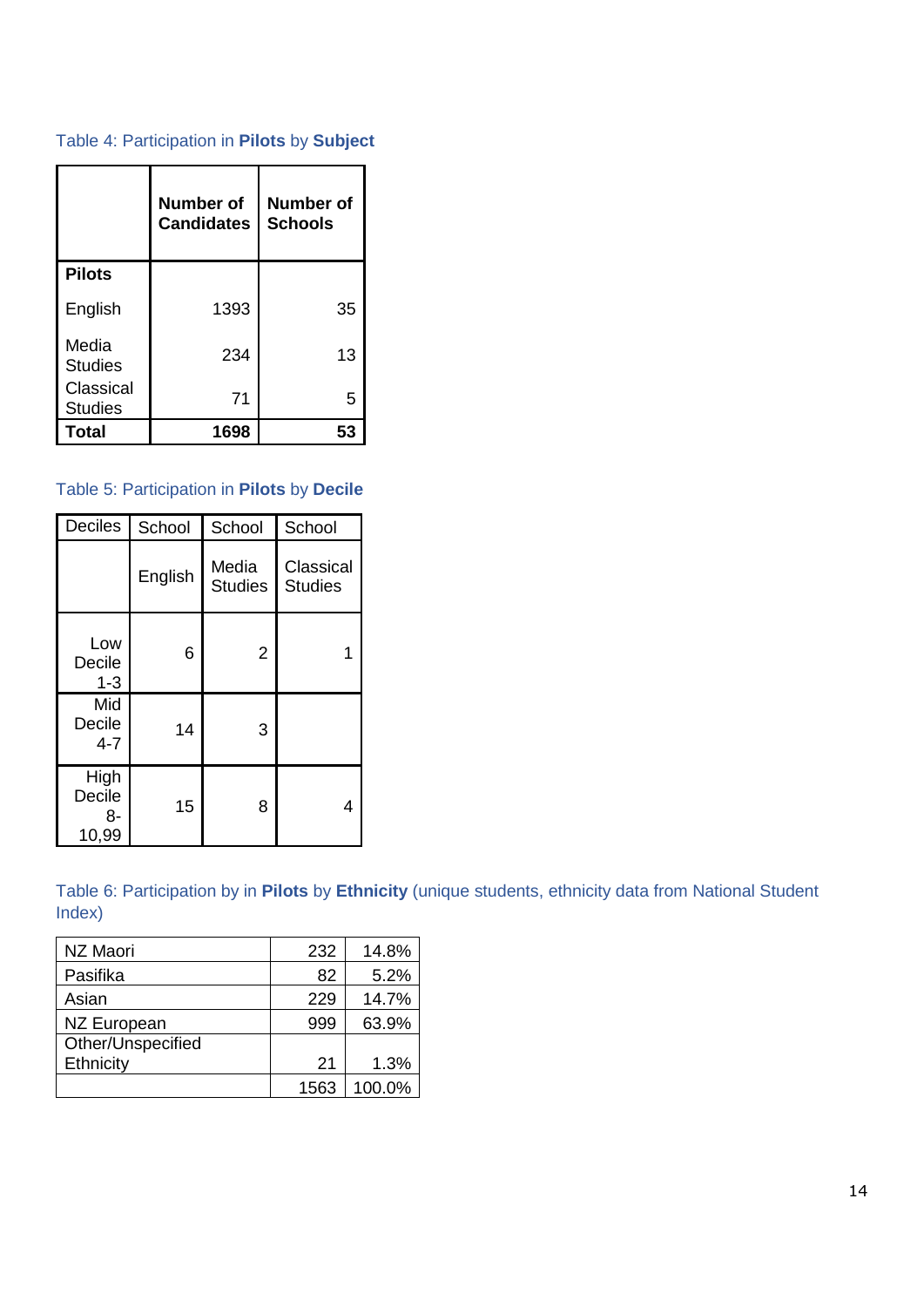# <span id="page-14-0"></span>**Summary of Findings**

The separately published appendices accompanying this report provide the detail of the analysis that has informed the Summary of Findings. Each appendix has its own summary level information, as well a wider variety of verbatim comments, survey questions and the data tables. For that reason, this summary focuses only on the key points from the surveys. The discussion on achievement of the project investment objectives outlines where more learning is required, where changes have been made for 2017 or planned for future consideration.

# <span id="page-14-1"></span>Student experience

# <span id="page-14-2"></span>English Pilot

The student survey was designed to measure students' self-reported satisfaction and experience of the digital examinations, including establishing whether the students regularly use electronic devices at home and at school.

As noted above, there were technical issues experienced during the English Level 1 digital examination that were resolved by the time the Media and Classical Studies Level 1 digital examinations took place. Students who participated in the English Level 1 Pilot examination were emailed the survey to complete as it was not made available to them at the end of the examination. Only 34 out of a possible 1393 responses (0.29%) were received. This not considered a representative number of respondents to draw any conclusions of students' experience of the English digital examination. Nonetheless, the results for the closed ended questions have been compiled and are presented here.

Note that not all 34 respondents answered all the questions in the survey.

### Overall satisfaction

24 of 27 respondents agreed or strongly agreed with the statement 'Overall I found doing this exam digitally was a positive experience'.

## Exam preparation

18 of 32 respondents found the sample assessments very useful in preparing for the digital exam. 10 respondents reported not being aware of the existence of the sample assessments.

23 of 26 respondents disagreed or strongly disagreed with the statement 'I spent more time preparing for this digital exam than I would have if I had been doing it on paper'.

## On the day

30 of 31 respondents reported they used their own device to complete their examination, and one respondent reported that they used a school provided device. 29 of 31 respondents reported they used a laptop. One respondent used a desktop and one respondent used a tablet.

21 of 34 respondents experienced network or device issues accessing or completing the digital examination.

27 of 29 respondents reported that they found it easy or very easy to navigate through the digital examination.

24 of 29 respondents reported that they found it easy or very easy to enter their responses to the examination questions.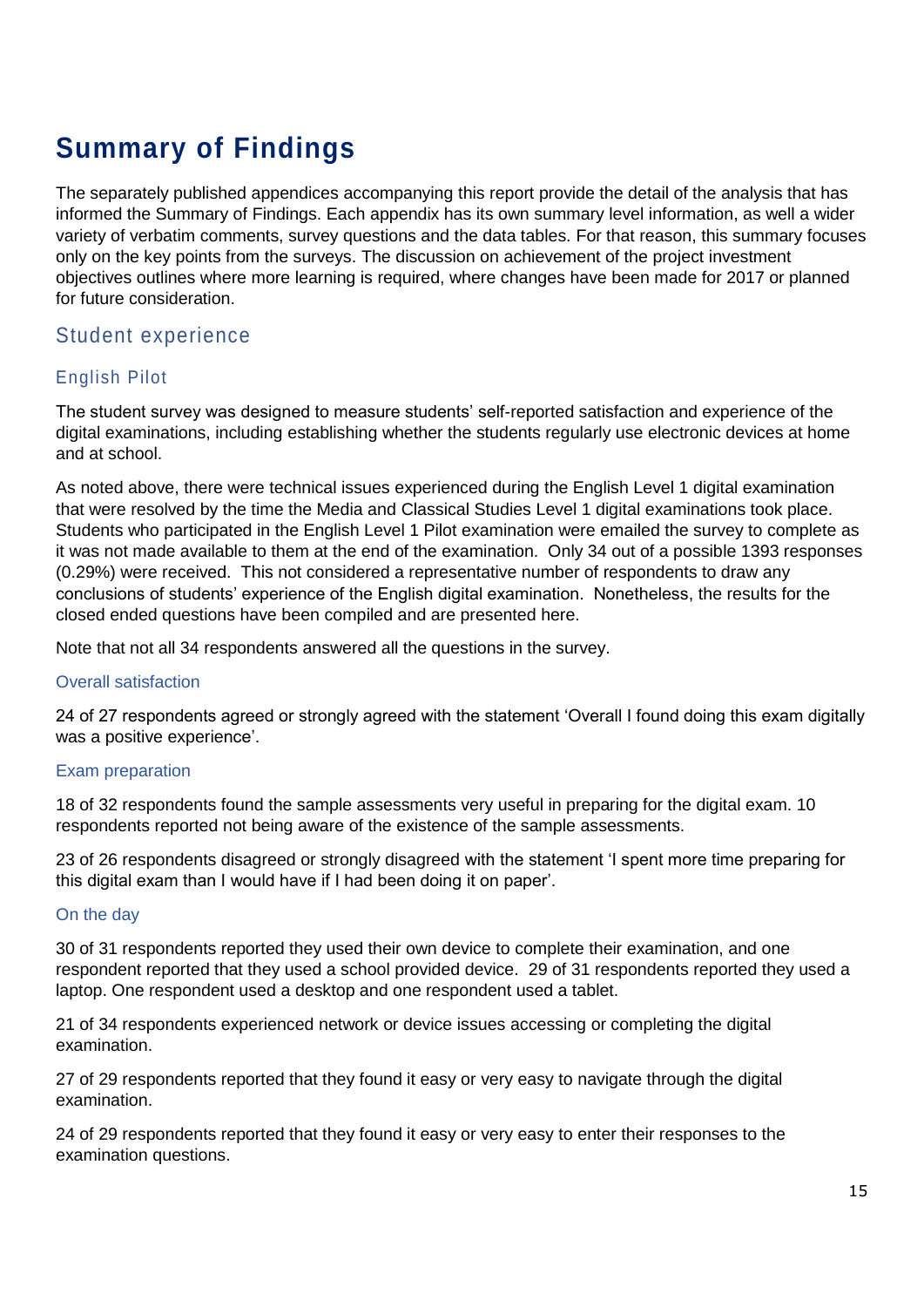## Digital technology at home

29 of the 30 respondents reported having more than one device at home. 20 of the 30 respondents reported having three different types of devices available at home.

#### Digital technology at school

24 of 30 respondents reported that digital technology is used in class to support their learning very often or quite often. No respondents reported that digital technology was never used in class.

28 of 30 respondents reported that digital technology is used for homework to support their learning very often or quite often. No respondents reported that digital technology was never used for homework.

20 of 30 respondents reported that digital technology is used in internal assessments to support their learning very often or quite often, nine respondents reported it was used occasionally, and one respondent reported it was never used.

## <span id="page-15-0"></span>**Media Studies and Classical Studies Pilots**

The student survey was designed to measure students' self-reported satisfaction and experience of the digital examinations, including establishing whether the students regularly use electronic devices at home and at school.

Of the 305 students who participated in the Media Studies and Classical Studies Level 1 Digital Pilot examinations, 100 (33%) completed the online survey. Not all the students answered all the questions in the survey. Of the 100 responses received, 83 out of a total of 234 Media Studies students participated in the survey, with 17 out of a total of 71 Classical Studies student participants.

The survey was made available to students within the assessment solution, directly after they submitted their exam. The survey consisted of 13 questions. Some of them were open ended questions. The survey was designed to take approximately five minutes to complete.

The students who participated in the survey were generally satisfied with the digital examination, with most respondents agreeing or strongly agreeing that they found undertaking the examination digitally to be a positive experience.

*"Overall I really enjoyed being able to type out my exam, it was a lot faster and easier than doing it all by hand in a booklet".*

*"This is a good way to do assessments like this, media studies. That's just because there is a lot of writing involved so it just makes things quick and easy."*

*"It was very good, but it was sometimes confusing and to log on we started later than the time we should have because of trying to find our way into it."*

Most responses to the question 'What did you like most about completing the exam digitally' included that it was easier and faster to type than to handwrite, and that essay answers could be easily reviewed and edited and looked much neater than handwritten answers. Some students also mentioned that they were more confident using a keyboard, that they liked the word count and timer, and that the instructions were easy to understand.

*"Not having to write with a pen because it hurts my hand after 3 hours. That I could delete writing without it taking up space on the page. That it was new and a trial, which made me feel excited."*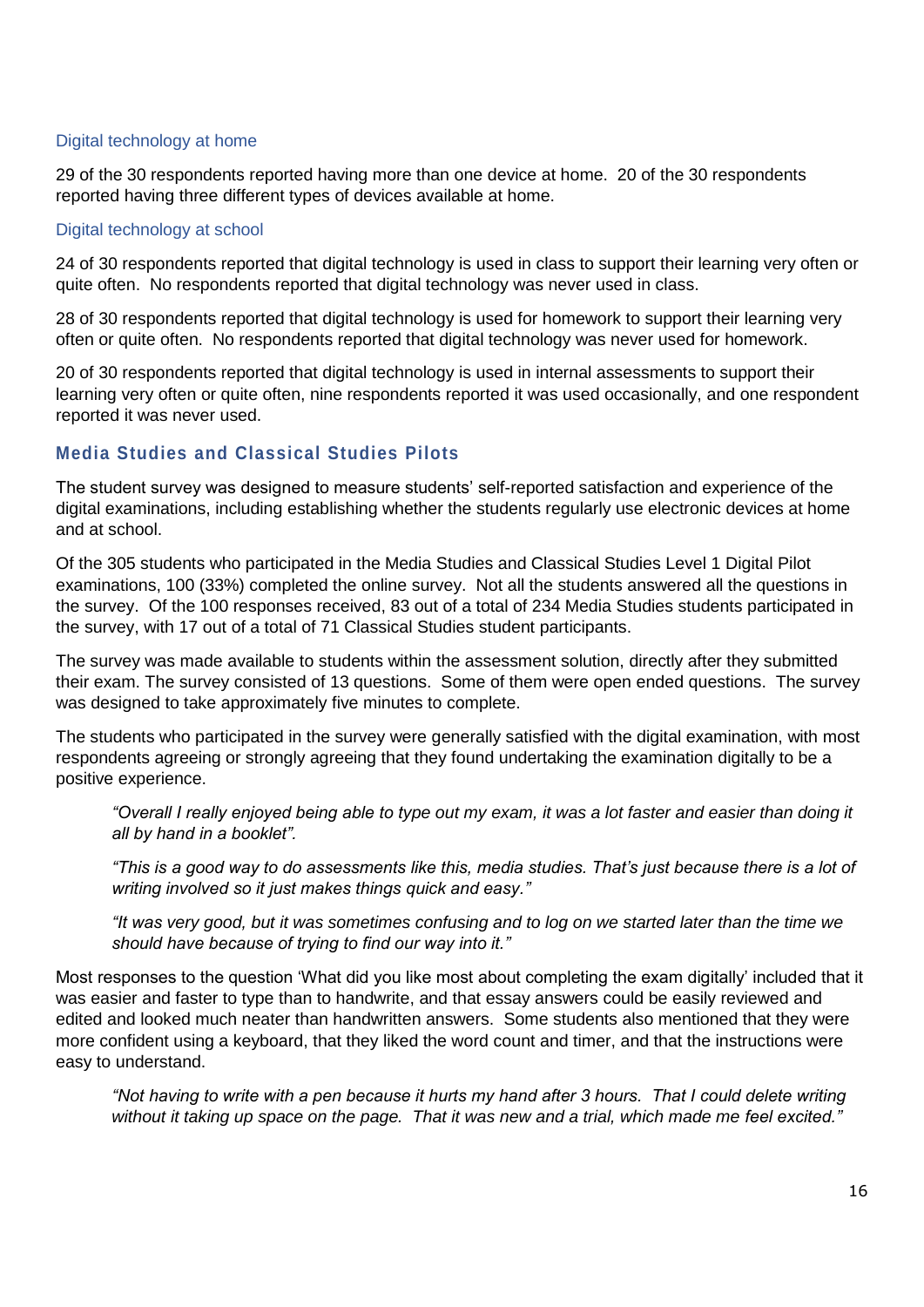*"The digital examination was easy to navigate through and it was relatively faster to complete than by using pen and paper. The user interface was relatively friendly and easy to use."*

*"No need to hand write Simple instructions Easier process of exam"*

The most common response to the question 'What did you dislike most about completing the exam digitally?' was that the sound of other students typing was distracting and noisy. Other dislikes included:

- using the school rather than their own keyboard
- time to set up and log on
- eye strain
- no spelling check
- that the font and text boxes were too small and required constant scrolling
- worrying about doing something wrong, and
- warning boxes appearing too quickly.

## <span id="page-16-0"></span>**Digital Trials**

The student survey was designed to measure students' self-reported satisfaction and experience of the digital Trial examinations, administered by schools during September and October 2016. The survey was also used to trial the questions in anticipation of the surveys to be included with the Pilots.

The survey included establishing whether the students regularly use electronic devices at home and at school. 10 Level 1 digital Trial examinations were offered (Economics, Business Studies, History, Health, Geography, Science, Physics, Te Reo Rangatira, Spanish, and Samoan). 4,086 students participated in the digital Trial examinations.

Of the 4,086 students who participated in the digital Trial examinations, 663 (16%) completed one of two almost identical online surveys. Not all the students answered all the questions in the surveys.

The responses to identical questions from each survey have been combined in this report. The survey was made available to students within the assessment system, directly after they submitted their trial exam. The survey consisted of 12 questions. Some of the questions were open ended questions. The survey was designed to take approximately five minutes to complete.

There were some technical issues with some of the digital Trial examinations, which impacted negatively on the experience of some students sitting those examinations. Comments made by respondents to the survey reflect that.

### *Limitations*

Only 663 of the possible 4,086 responses were received. This is not considered a representative number of respondents to draw any conclusions of students' experience of the Level 1 digital Trial examinations. Nonetheless, the results and comments have been compiled and are presented here.

Due to some technical issues experienced during the trials, responses to two of the survey questions were not captured. These were:

*Question 8: How easy was it to navigate through the digital assessment? Question 9: How easy did you find entering your responses to the digital assessment?*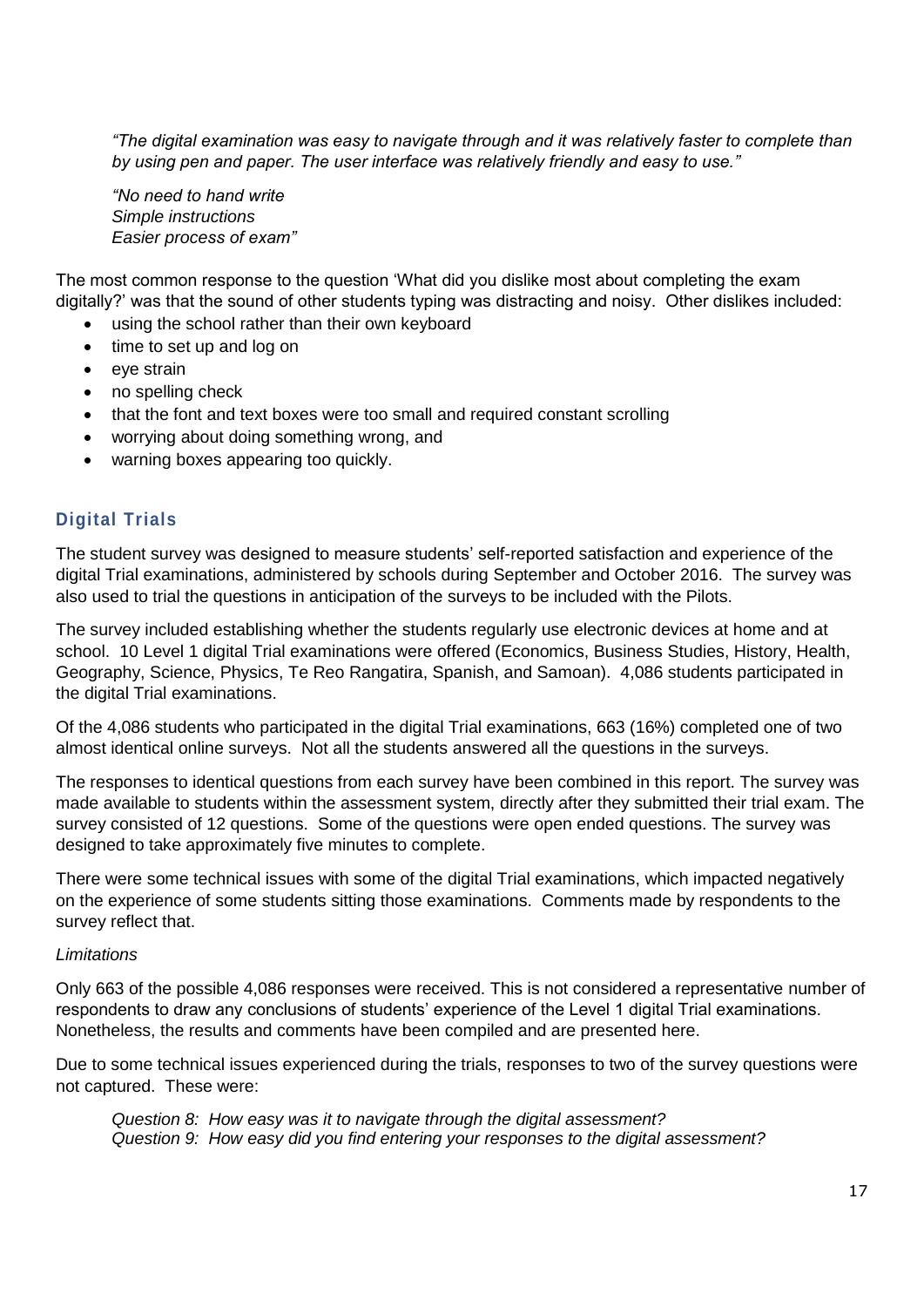Responses to a further two of the survey questions were captured for only 267 of the 663 respondents. These were:

*Question 10: Do you agree or disagree with the following statement "I needed more preparation time for this digital assessment than for a paper-based assessment"? Question 11: Do you agree or disagree with the following statement "Overall, I found doing this assessment digitally was a positive experience"?*

Responses to a further two of the survey questions were captured for only 397 of the 663 respondents. These were:

*Question 4a: How is digital technology used to support your learning at school? (In Class)? Questions 4b: How is digital technology used to support your learning at school? (Homework)?*

### Overall satisfaction

Respondents were divided about whether their experience of undertaking the digital Trial examination was positive, with more than half agreeing or strongly agreeing it was a positive experience, and approximately a third disagreeing or strongly disagreeing that it was a positive experience.

The aspect of the digital Trial examination that respondents said they liked most was the ability to type rather than handwrite.

*"I liked the digital assessment because I think I have the ability to type faster than I can write. It's probably a bad thing in most exam cases but I really do like the fact that I can type in especially my History Exam. This means I have more time to think and if I forget to write something in a paragraph I can just as easily go back and fix it. I had no distractions because I turned off my notifications and this helped me as I feel this was a good way to do my exam. I think the only difficulty I had was the*  fact that I didn't have auto correct or spell check which would tell me when I had a word spelt wrong *but overall I could see when I made a mistake."*

*"I liked not having to write things out by hand as my writing tends to get messy and i become flustered. My hand also becomes sore from writing things by hand. I loved doing it digitally."*

*"I liked how it was easy to change our answers if we did answer them wrong at first, it was a lot easier than the paper version in this aspect."*

Common dislikes expressed by students included navigation issues, the ability to cheat, issues with the graphing tool, the font size being too small, issues with typing and the noise of keyboards, and issues with assessing if they had written enough.

*"It was hard to navigate the Punnett squares and spelling errors were more likely due to typing speeds and the small size of the font."*

*"I did not like how time consuming some parts of the digital assessment were. Logging in was time consuming, and lots of people had technical difficulties throughout the exam that wasted time from their 3 hours. I liked how the exams were set out in a simple way to read and look through."*

*"I felt it was hard to focus when typing and I was not able to organise my ideas as easily compared to the paper assessment. I also found it harder to read over work afterwards, and while typing I felt my thoughts weren't as processed compared to when writing in paper examinations. Also, I believe that the exams are not secure enough cheating wise, and this insecurity could possibly be exploited*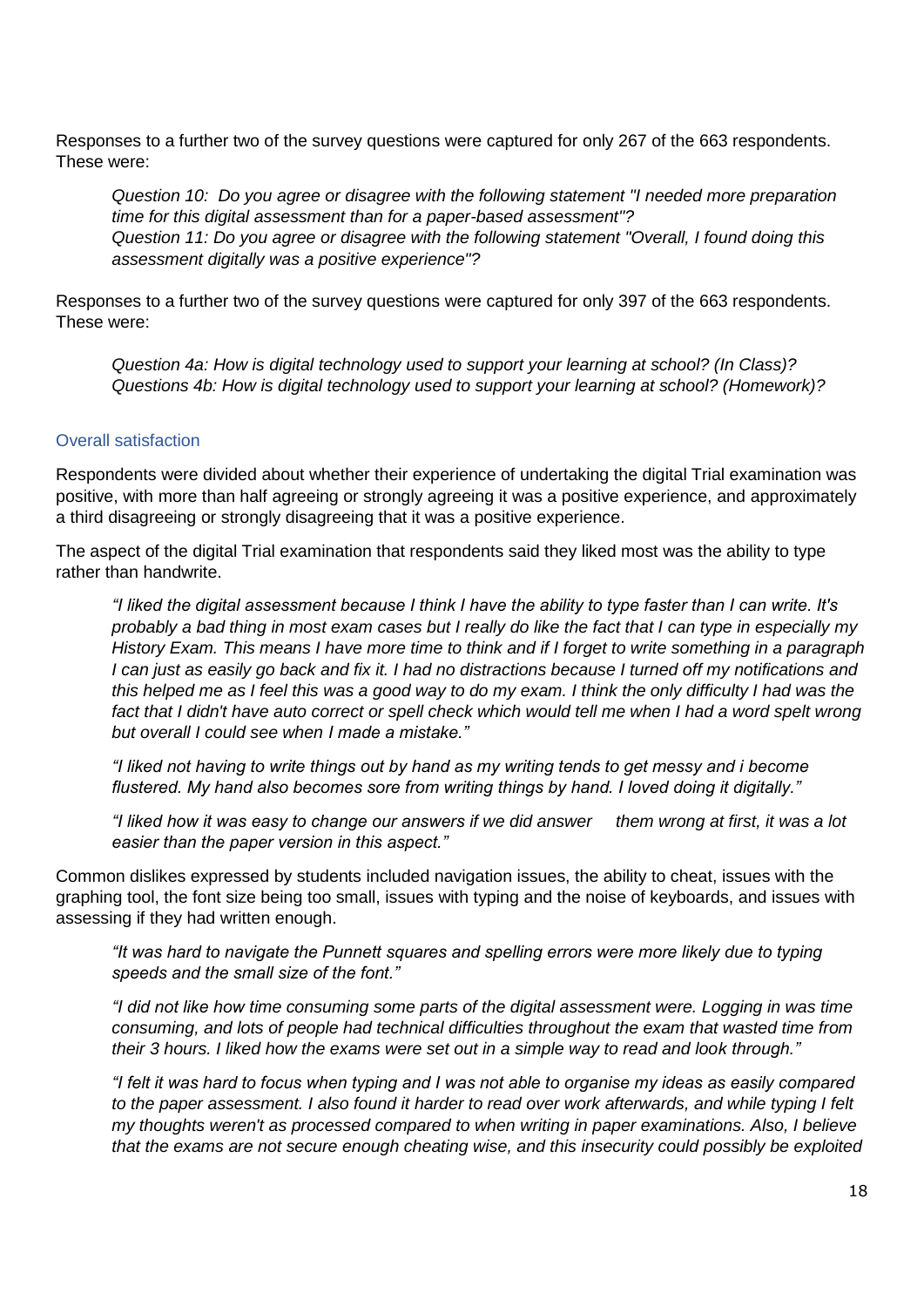*if these exams replace paper examinations. On a positive note, typing up assessments is sometimes faster than writing them down."*

*"I didn't like that we haven't been taught how to use computers and laptops to type properly. It is also a hassle for exams where you need to draw diagrams to explain something (where you couldn't for this exam)."*

*"…. because I am used to judging if I have written enough on paper, it is confusing digitally because typed words take up far less space than written, and the box does not indicate how much you are supposed to write. This could mean people spend way to long on questions that are not supposed to use all at time."*

*"The tapping of the keyboards is so loud and distracting! "*

# <span id="page-18-0"></span>Teacher experience (Managing Trials )

The teacher survey was designed to measure teachers' self-reported experience of managing digital Trial examinations in their schools.

Of the 322 teachers who managed digital Trial examinations, 63 (20%) completed the online survey. Just under half of the respondents were from either Auckland or Wellington schools.

The respondents did not all answer all the questions in the survey.

The survey consisted of 24 questions. Some of them were open ended questions.

#### *Limitations*

The response rate was 20%, which is low. Those who chose not to take the survey may have greater or lower levels of satisfaction than those who responded.

Below is a summary of the main findings. Appendix 1 contains a count of responses for each closed ended question. Appendix 2 is a full list of the survey questions.

Overall assessment of participating in the digital Trials

30 of 48 respondents agreed or strongly agreed that the Trials helped them identify gaps in their students' knowledge.

31 of 47 respondents agreed or strongly agreed that the Trials are a good preparation for NCEA examinations.

31 of 56 respondents agreed or strongly agreed that the Trials should be extended to Pilots.

28 of 56 respondents agreed or strongly agreed that they would encourage their students to sit the digital Trial or digital Pilot examinations in 2017.

8 of 55 respondents agreed or strongly agreed that the 2016 digital examinations encouraged them to use more digital tools in their teaching.

# <span id="page-18-1"></span>Marker experience (Pilots)

The marker survey was designed to measure markers' self-reported experience of marking a digital examination, including their experience of the marking tool.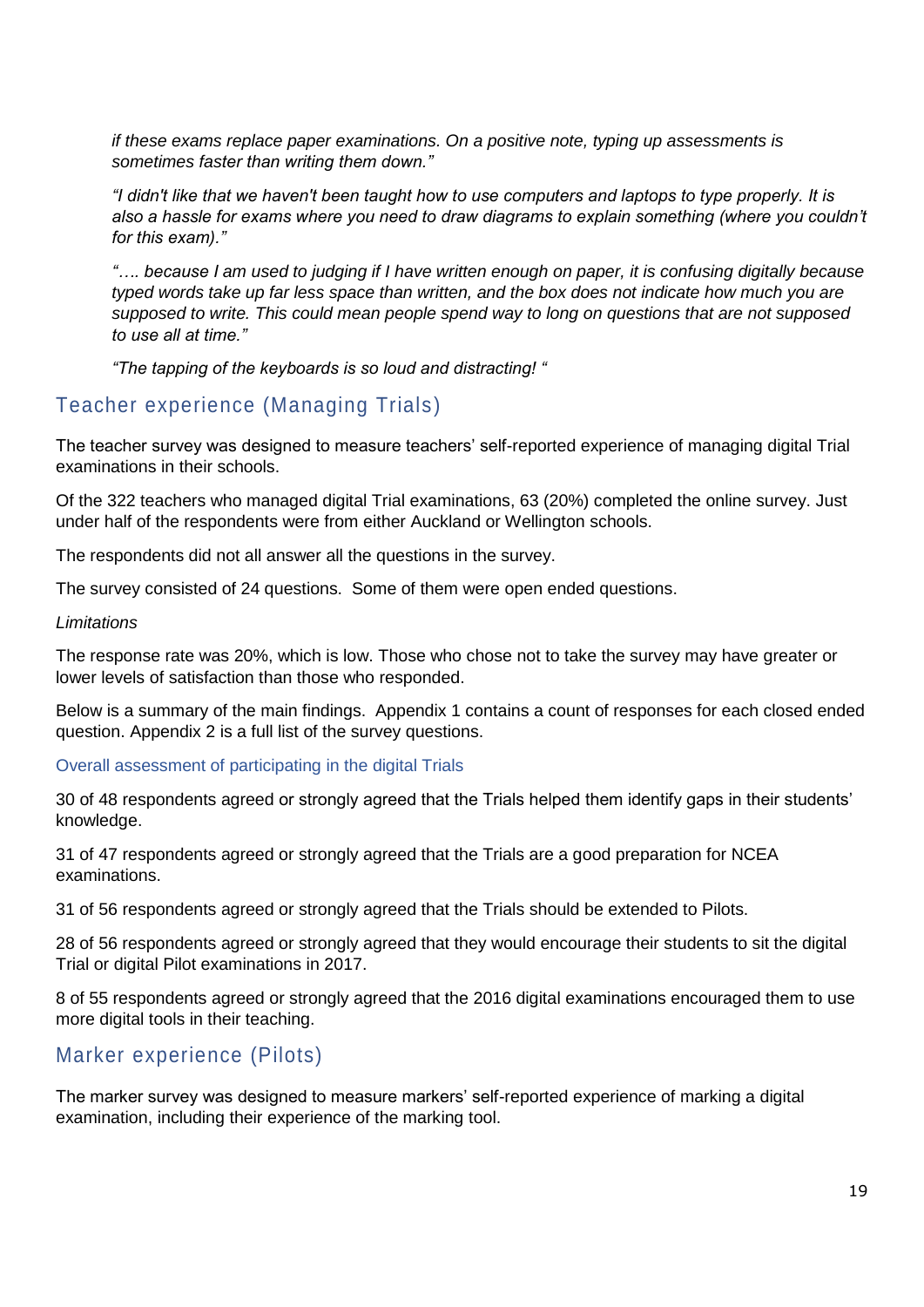Of the 52 markers who marked digital examinations, 21 (40%) completed the online survey. The respondents did not all answer all the questions in the survey.

The markers who answered the survey had an average of 19 (lower quartile 14, upper quartile 22, median 18) years' teaching experience and an average of nine (lower quartile six, upper quartile 10, median seven) years' marking for NZQA.

The survey consisted of 20 questions, seven of which were open ended questions.

## *Limitations*

The response rate was 40%, which is low. Those who chose not to take the survey may have greater or lower levels of satisfaction than those who responded.

Overall, markers were positive about the digital marking process. 15 of the 21 respondents either agreed or strongly agreed the digital marking process was satisfactory.

# <span id="page-19-0"></span>Examination Centre Manager / supervisor experience (Pilots)

The Exam Centre Manager / supervisor survey was designed to measure Exam Centre Manager (ECM) and/or supervisors' self-reported experience of invigilating a digital Pilot examination, including their experience of the dashboard.

Of the 250 ECMs/supervisors who supervised the digital examinations, 120 (49%) completed the online survey. The respondents did not answer all the questions in the survey. For the purposes of the analysis of the responses, we have excluded 20 respondents who answered only one or two questions. This brings the response rate down to 40%.

Of the 120 survey participants, 41 were ECMs and 79 were supervisors. The response patterns for ECMs and supervisors do not differ in a statistically significant way. Therefore, the responses are presented together.

Of the 120 survey participants:

- 83 supervised only the English Level 1 digital examination
- 13 supervised the English Level 1 and either the Media Studies Level 1 digital examination or Classical Studies Level 1 digital examination, and
- 24 supervised either the Media Studies digital examination or Classical Studies digital examination or both.

There were some technical issues experienced during the English digital examination that were resolved by the time the Media and Classical Studies digital examinations took place. For those questions where the response patterns for ECMs/supervisors who supervised the English digital examination differed in a statistically significant way from those for ECMs/supervisors who supervised the Media and Classical Studies digital examinations, these are reported on separately.

80% of survey participants had been an ECM/supervisor for previous examination rounds, and 89% indicated they were involved in invigilating both digital and paper-based examinations.

The survey consisted of 23 questions, nine of which were open ended questions. The first three questions were for ECMs only.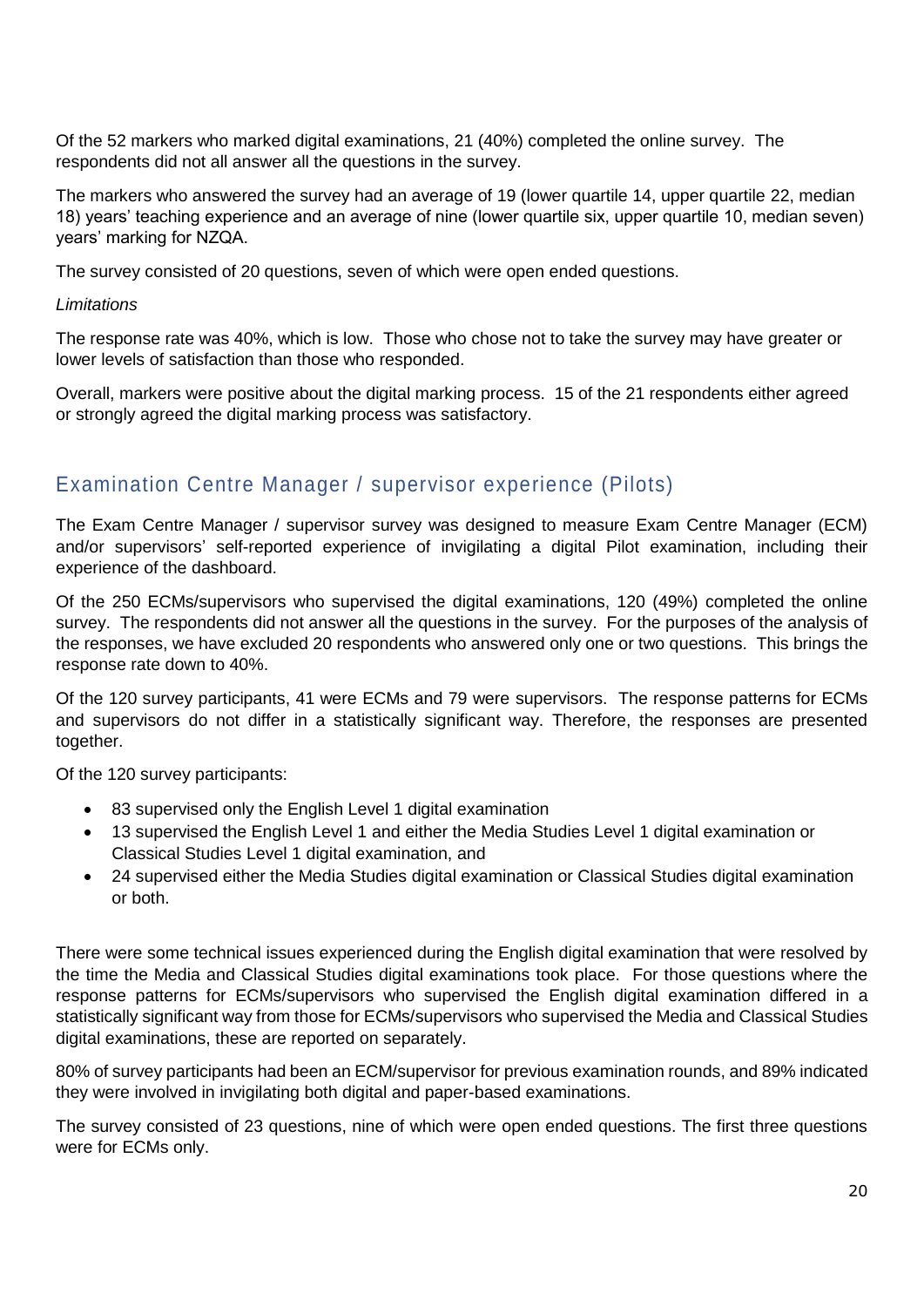### *Limitations*

The response rate is 49%, and lowers to 40% once respondents who answered only one or two questions were excluded. Those who chose not to take the survey may have greater or lower levels of satisfaction than those that participated in the surveys.

The respondents did not all answer all the questions in the surveys. Some are easily explained, for example those for Questions two, three and four were the ECM only questions (so could only be answered by some of the respondents) and questions 16 and 17, which were about whether switching to paper during the examination made supervision harder or was disturbing to some candidates. Nonetheless, a sizeable proportion of respondents chose not to answer each of the close ended questions.

#### Overall experience compared to paper-based invigilation

Respondents rated their overall experience as worse if they supervised the English digital examination than if they supervised the Media Studies and Classical Studies digital examinations. This was expected given the technical difficulties experienced during the English digital examination.

Many of the respondents who supervised the English digital examination agreed or strongly agreed that digital examinations were more difficult to manage than paper-based examinations. Less than half of respondents who supervised the Media Studies and Classical Studies digital examinations agreed or strongly agreed that digital examinations were more difficult to manage than paper-based examinations.

Comments substantiating respondents' rating of why managing a digital examination was more difficult varied, some were more positive and some negative.

#### *Positive comments*

*"I agree only in the sense that being a new environment and the need to deal with some of the problems that arose, there was some extra effort and time required. There was also the learning curve of dealing with the real live environment. However, once things had settled, I found very little difference. Not having to collect completed papers was a bonus."*

*"Because it was a first, it was more stressful and supervisors, [Principals' Nominees], and I were nervous. For me, there was more work (by choice) to ensure that every candidate/supervisor had a copy of the URL and candidate log in details by their computer. 'Firsts' are always more difficult. "*

#### *Negative comments*

*"The technical issues that were unavoidable such as computers freezing, etc. added excess stress for students. I found that we had to constantly be hanging around the students more closely, which made them nervous and there was constant disruption to others during the exams when a student was having difficulty with their computer."*

*"Starting the exam is a tricky process as it's hard to enforce exam conditions while students still need to set up after entering the room. There are also more random errors that cannot be controlled."*

Working in a digital environment did not appear to affect the respondents' confidence in managing possible breaches of the examination rules, and there was no statistically significant difference in the responses of those supervising the English digital examination and those supervising the Media Studies and Classical Studies digital examinations.

Most respondents agreed or strongly agreed that they felt confident managing possible breaches of the rules in the digital examination room. Reasons provided by respondents for their high level of confidence included good training, backup from NZQA staff, the number of supervisors, and the small number of participating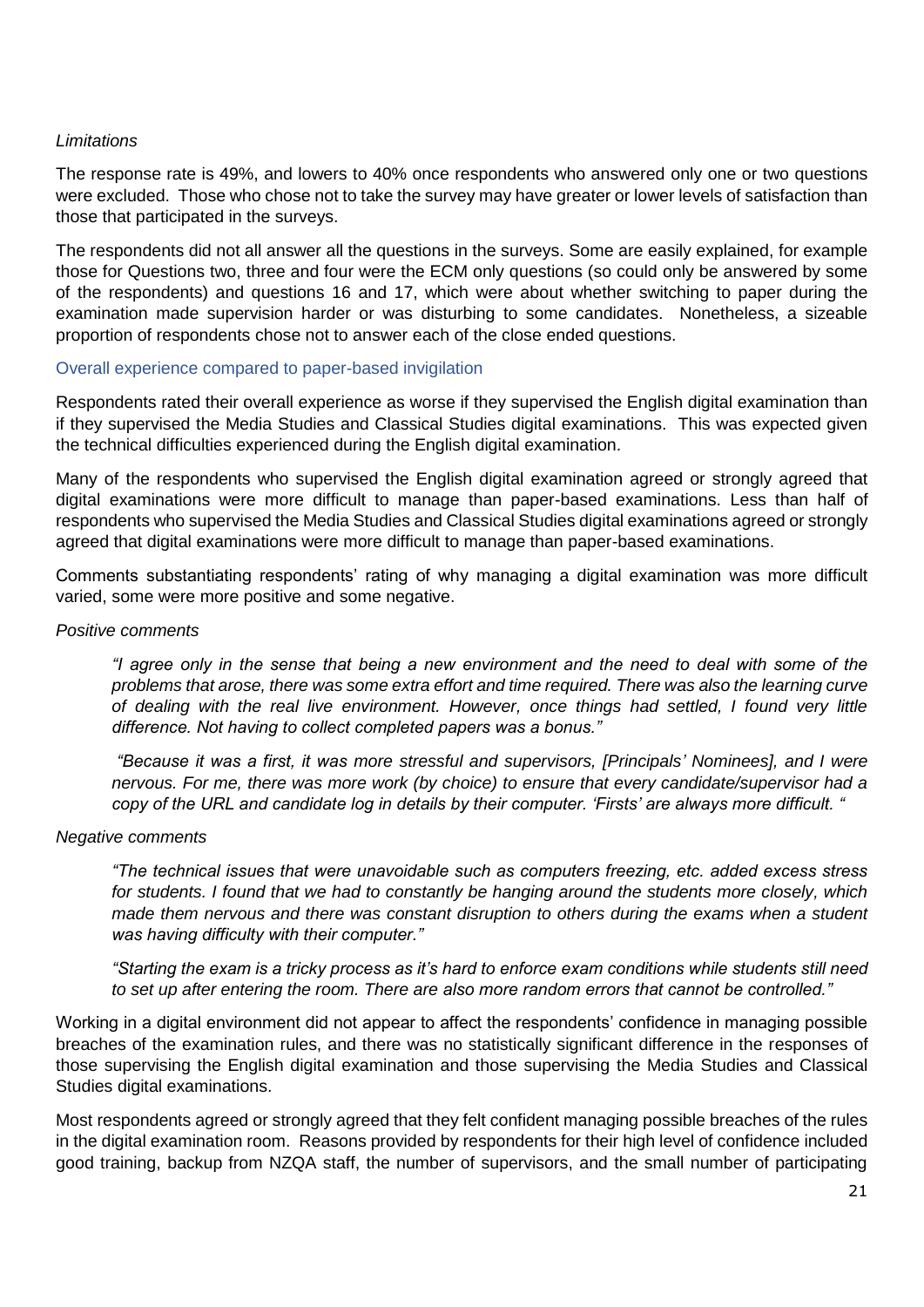students. Many respondents commented that because there were many accidental lockouts it would have been hard to detect an actual breach.

# <span id="page-21-0"></span>Psychometric analysis (English Pilot)

The psychometric and statistical analysis was undertaken only for English in the 35 participating schools. The format of the digital and paper-based examinations was identical in all respects apart from the medium. The performance of the students who took the digital English examination was compared to the performance of the students who took the paper-based examination in the 35 participating schools.

There was no evidence of disadvantage to those students who undertook the examination in a digital medium. There were some differences in the results distributions for the group of students who took the digital English examination compared to the group who took the paper-based English examination, in favour of the digital group of students. This is most likely due to more able students opting for the digital examination.

The relationship between performance in internal and external assessment for English was not affected by whether the assessment was in digital or paper format.

# <span id="page-21-1"></span>**Discussion**

# <span id="page-21-2"></span>Project investment objectives

Based on internal review processes, feedback from stakeholders and the survey results, NZQA is confident that we made progress towards realising all investment objectives. The end to end process was substantially tested to the extent that the examinations were designed and developed online, had digital supervision, and were marked online. Processes to register digital assessment candidates and transfer their results to NZQA's qualifications management systems were a mix of electronic and manual processes.

While we learned a great deal from the 2016 Digital Trials and Pilots, we are mindful of the ongoing development process. For example, where we found an element of the Trials or Pilots worked well we will have to make a judgement about whether or how that is scalable; where we learned something did not work well, we will need to work on establishing credible alternatives.

### <span id="page-21-3"></span>*Trial and evaluate critical elements*

Key elements such as security and authenticity of the examination were tested. For the purposes of this discussion, security covers all stages of the examination development, delivery and results management process and authenticity covers the integrity of the student response (is the response their own work?). Several important lessons were reinforced or learned, including:

- The need for an ongoing security risk assessment and management of authenticity was reinforced. Security risks generally emerge slightly ahead of the known and affordable options to mitigate them and process mitigations (such as supervisors watching candidates or monitoring activity from a dashboard) are likely to have a role in the immediate future.
- Managing authenticity with software embedded in the examination is one solution which does not require adding new software to school or student devices, or pre-cleaning the devices. The 2016 experience suggests that the variables encountered with the multiplicity of devices used by students mean that alternatives will need to be explored.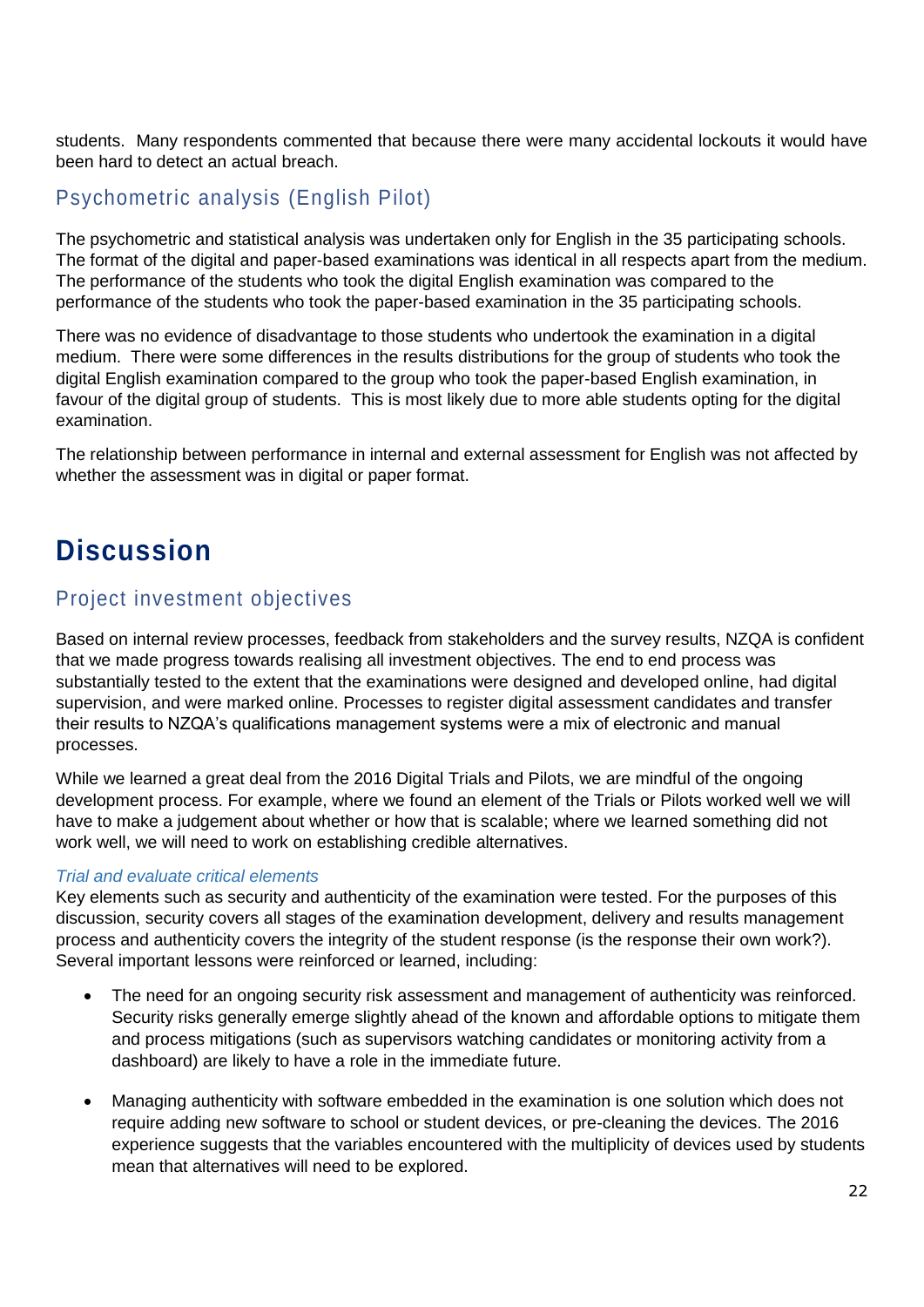• The profile of security and authenticity risks may present differently in the future if the nature of assessment evolves to take advantage of digital assessment opportunities and to reflect the changing needs of users of assessment information (e.g. employers, tertiary providers) who are looking for deeper evidence of skills and capabilities other than content knowledge. For example, partial or full access to the resources outside the digital examination may feature in the future.

### <span id="page-22-0"></span>*How to deliver*

The key learning, borne out by the psychometric analysis of the 2016 English Pilot, is that substitution examinations (digitising the paper examination), are likely to continue to deliver the robust digital assessments that remain fit for purpose and maintain the integrity and fairness of the external assessment process. The 2017 Trials and Pilots are expected to furnish NZQA with a deeper understanding of this through enhanced data collection and analysis, and greater sample sizes.

NZQA is acutely aware of the need to ensure ongoing confidence in the NCEA qualification as it steps with the sector in a planned, staged and managed way into digital assessment. This will be particularly important as we respond to calls from some schools for greater exploitation of the digital assessment opportunity to deliver examinations that better reflect their digitally enabled teaching and learning. At the same time, while NZQA is focused on ensuring students undertaking digital assessment are not disadvantaged, in the future the focus may shift to ensuring that students *not* able to undertake digital assessment will not be disadvantaged. In summary, NZQA needs to ensure that the examinations, both digital and paper-based, are of comparable difficulty and offer no candidate a particular advantage.

### <span id="page-22-1"></span>*Identify operating model changes*

The engagement with schools during 2016, whether or not they were directly participating in the Trials and Pilots, has provided valuable insights into future operating model changes. Educators in a number of forums have seen the advantages of "anytime" assessment, or at least the opportunity for students to access digital external assessments more than once a year. This is a key component of implementing personalised learning pathways for all students and enables a greater focus on assessment for learning, with faster feedback loops becoming inherent in the external examination process.

NZQA will be looking to co-create our medium to longer term operating model with the sector to support a phased delivery of "anytime" assessment. We recognise the importance of maintaining confidence in the NCEA qualification and its credibility, ensuring that student learning is reliably reflected in the "anytime" assessment approach and that it is logistically feasible.

Conversely, as more schools take up digital assessment and the cohorts accessing the digital assessment solution at one time grow, this will place significant operational priority on "anytime" opportunities.

The 2016 Trials and Pilots have helped crystallise some of the dynamics of the current operating model that will be stretched and need to be adapted as digital assessment is taken up at scale.

### <span id="page-22-2"></span>*Understand support needed*

The delivery of a fair assessment experience naturally requires different support mechanisms. For example, some non-Bring Your Own Device (BYOD) schools provided back-up devices for students in the case of device failure (which did occur for a small number of students); some schools used the readiness assessment capabilities, familiarisation activities and sample assessments provided by NZQA to help prepare themselves and their students for the examinations; managing a digital examination requires more developed help desk support from NZQA than a paper-based examination, where the longstanding and well-understood expertise in managing examinations under diverse conditions rests with Examination Centre Managers. In-school IT support also needs to be factored in.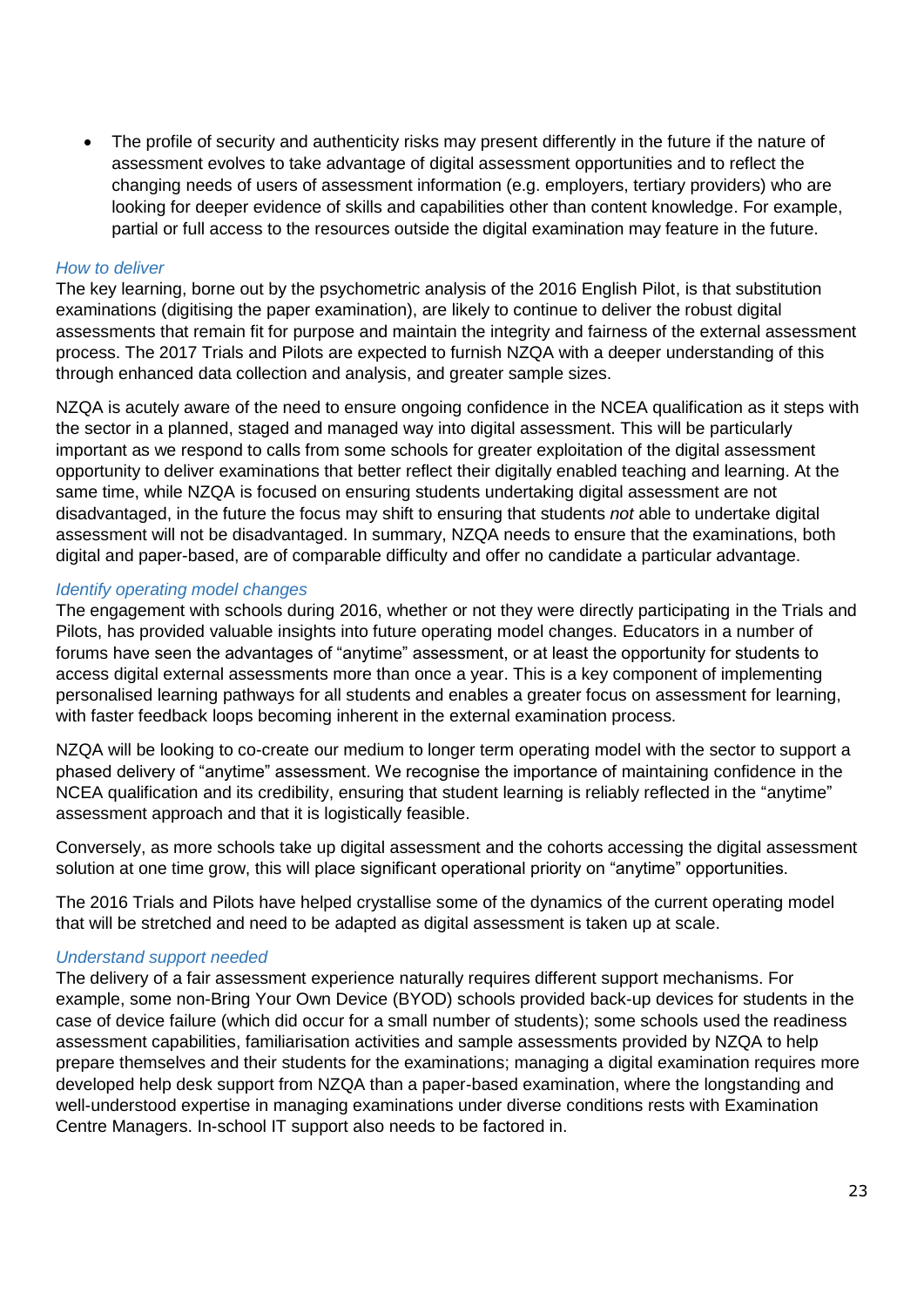NZQA has learned that we need to back up written communications about support requirements with more opportunities for schools to walk through their own specific scenarios with NZQA providing feedback and prompts for further discussion about how best to provide a conducive digital examination environment. NZQA will need to develop sustainable ways of supporting schools as participation scales up.

## <span id="page-23-0"></span>*Understand how learners interface*

The majority of this learning has been derived from the student survey information and the psychometric evaluation. As noted above, the focus groups and relationship building with kura has shown that students will engage deeply, frankly and imaginatively in the task of informing the design of digital examinations. This has reinforced NZQA's commitment to a co-construction model where this is practicable.

### <span id="page-23-1"></span>*Identify management and logistics benefits*

The 2016 Trials and Pilots identified that there are likely to be significant logistics benefits in the future, such as the reduced movement of paper and the potential to add new business continuity options into the mix with multiple sittings of digital examinations.

The project also confirmed new challenges in staging digital examinations in the current school environments. These include access to sufficient devices that are suitable for undertaking digital examinations and that are familiar to the students (school or student provided). Access to appropriate spaces for students to be working on a device under examination conditions (e.g. with reduced opportunities for screen peeking, managing power supplies, managing temperature) is also important. Schools that are examination centres are responsible for providing the appropriate environment.

NZQA has confirmed with this project the ongoing need to continue to work closely with the Ministry of Education and Network for Learning to map out the implementation approach to digital assessment so that their work with schools' physical environments and technical infrastructure, including device availability, is fully informed by the projected rate of schools opting into digital assessment.

### <span id="page-23-2"></span>*Understand how to transition and embed change*

The key reinforced learning about transitioning and embedding the change is that the opt in, Trial, Pilot and review model is working well to lay the ground work for wide uptake of digital assessment in the future. Finding more sustainable ways to co-create the solution(s) for digital assessment with students, teachers, examiners, markers, examination centre managers and supervisors will be a starting point for understanding the transition and embedding the change. This is important to retain the underlying principle that assessment is driving the transition, rather than technology.

NZQA recognises that the change will happen largely in schools and at the pace at which schools are ready. The Trials and Pilots of digital assessment provide a safe way for schools to take advantage of the digital opportunity now and to better understand the opportunity in their own context for the future.

# <span id="page-23-3"></span>Reflection on NZQA approach to working with school leaders, teachers and students

Some elements of the approach taken in 2016 worked well in themselves, but need further development to be effective in supporting schools to make the transition to digital assessment. Schools and kura will want to position themselves to take advantage of the opportunity that it creates for their students without introducing a sustained increase in workload.

The 2016 work with focus group schools and relationship building with kura has evolved in 2017 to the concept of Co-Managed Trials, which we hope will provide deeper understanding of critical factors in schools and ways of responding to them. The expectation is that with the cross section of schools and kura